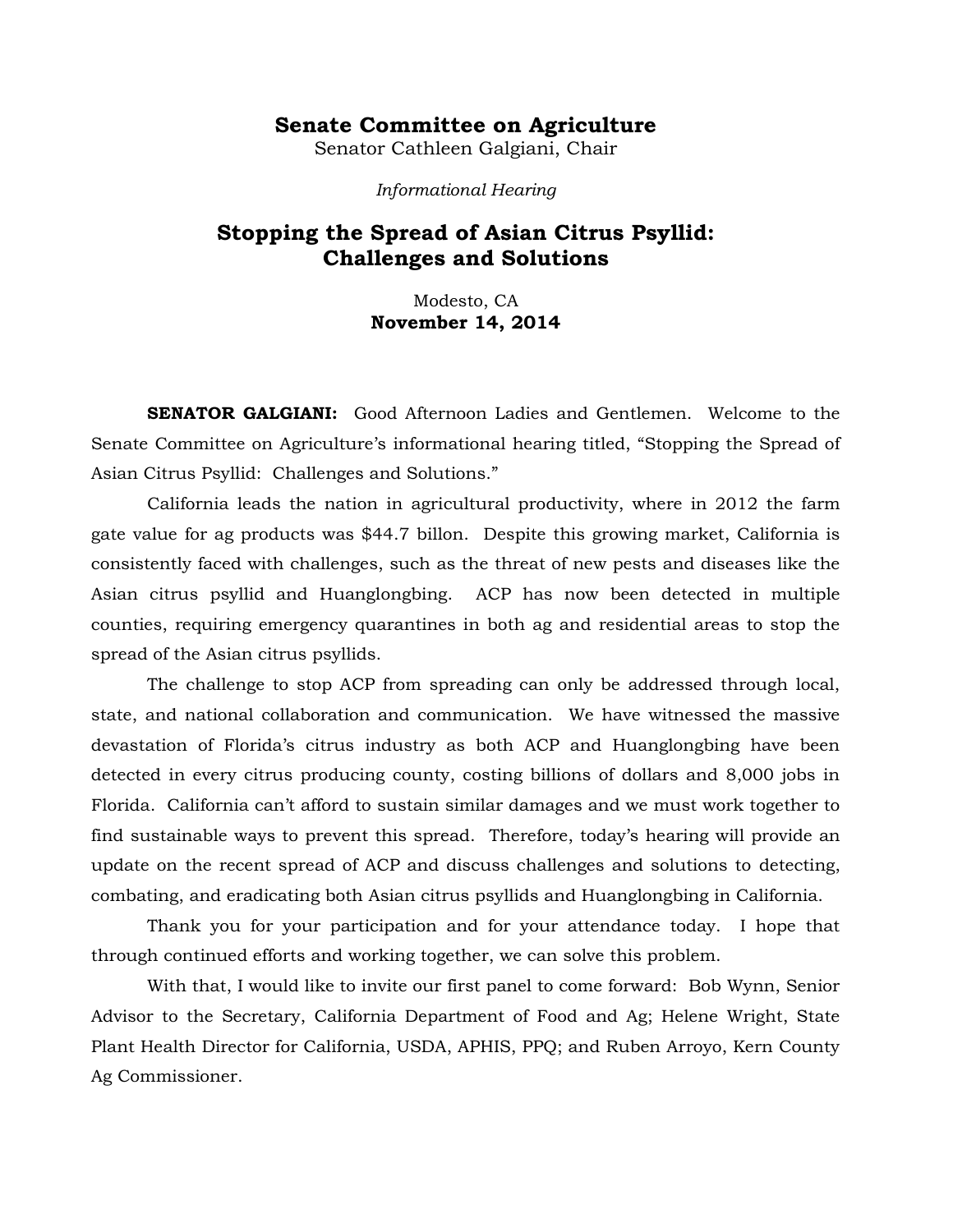While our first panel comes forward, I would like to invite anyone interested in providing testimony during the public comment period to please sign in with the sergeants at the back of the room here. And we will go ahead and begin.

I also wanted to take a moment to introduce some other officials who are here with us today as well: Stanislaus County Ag Commissioner [Kamal Bagri and Dan Bernaciak] is here with us. Thank you very much for being here.

Our first panel please.

**MR BOB WYNN:** Thank you Madam Chair. And thank you for the opportunity to enable us to brief the Committee on our ongoing battle with the Asian citrus psyllid and Huanglongbing. I've provided a folder with maps, as well as my testimony, for your information and to provide some perspective on the significance of the effort.

I think it's best if I read through my testimony. There's a lot of information here and with the allotted time I can get through it, I think, in order to provide the rest of the testimony.

At the outset, it's important to mention that this project is truly a cooperative partnership between federal, state, and county government, industry, the University of California, Cal State University, and the very important partner, the public of California.

In 2006, the Department of Food and Agriculture facilitated the formation of the special committee to address the growing threat of ACP and HLB. CDFA, members of the citrus industry, and others, were concerned with the growing presence of ACP in Florida and in Northern Mexico, and, of course, in Central and South America, as well, and realize the need to have an action plan in place should the invasive pest make its way to California.

In June of 2008, ACP was detected in Tijuana, prompting CDFA and cooperating agencies to increase trapping and visual surveys performed along the international border to our south. As a result of this increased surveillance, CDFA, in fact, did detect the first ACP in San Diego County in September of 2008.

Over the course of the following year, ACP rapidly spread to Imperial, Orange, and Los Angeles Counties. By 2010, additional ACP detections had occurred in San Bernardino and Riverside. Initially, CDFA implemented 20-mile quarantines in response to ACP detections and conducted treatment activities within a 4- to 800 meter radius around all find sites. The quarantines were implemented to control the artificial movement by humans moving host material of ACP while facilitating methods to provide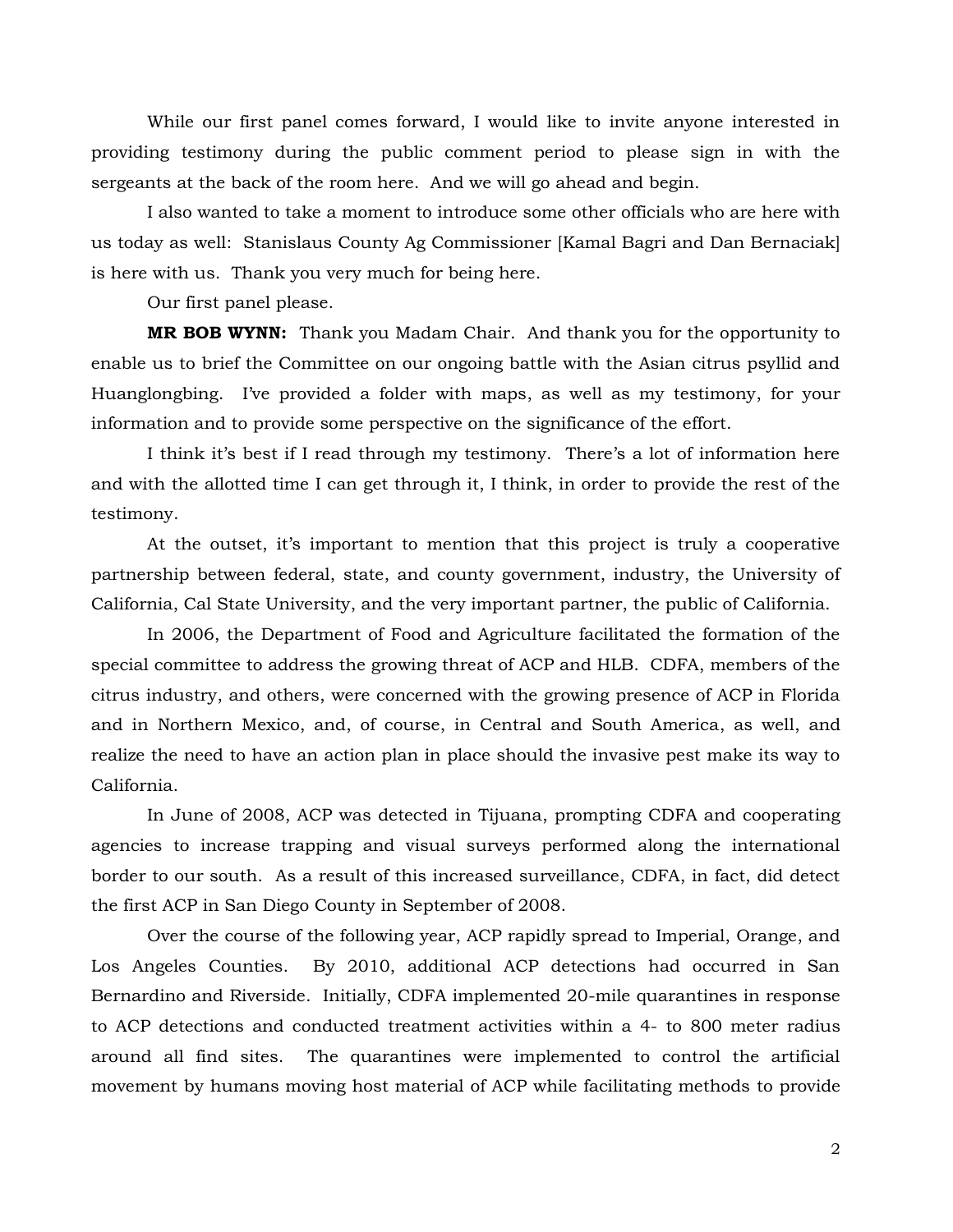movement of free host material—nursery stock and other host material—that carried the pest within and outside the areas under control. As counties became more heavily infested in the south and quarantined areas expanded, counties requested to move to county-wide quarantines. By 2012, all Southern California counties were deemed infested and placed under a contiguous quarantine.

Initially, CDFA treated all host material in and around urban detection sites in Southern California regardless of the significant level of local infestation. Hence, the public being partners. They were very receptive to our treatments and they were our partners in the program in Southern California.

As in all of our pest prevention programs, which include treatment activities, no treatments took, or take place currently, without notifying the residents within the treatment area via direct contact and public meetings. As the ACP populations and program expanded it was determined that Southern California would be transitioned from an eradication program area to a suppression program area so as to make the most efficient use of resources.

In late 2012, CDFA transitioned from treating all urban detections to a more targeted approach in Southern California aimed at protecting commercial citrus production areas. Additionally, CDFA continues to service an extensive two mile trapping zone along the U.S.-Mexico border to protect against the movement of ACP and HLB across the border. Detections in this buffer zone trigger treatment of 400 meters around each find site. Industry has also implemented psyllid management areas [PMAs] to facilitate treatment of infested commercial groves and prevent ACP spread to adjacent regions. CDFA supports these PMAs by treating adjacent infested urban areas to mitigate ACP movement back into the groves.

Additionally, CDFA has worked with researchers at USDA and the University of California to develop a number of biological control methods—of which you'll hear more about by Dr. Hoddle later on in the hearing. However, Tamarixia radiata, a stingless parasitic wasp that feeds on ACP, is currently being produced and released by the program in the urban areas of Southern California. Approximately 750,000 Tamarixia have been released across 250 locations in Southern Cal this year. CDFA estimates that number to reach one million by the end of the year and for production of Tamarixia to double next year.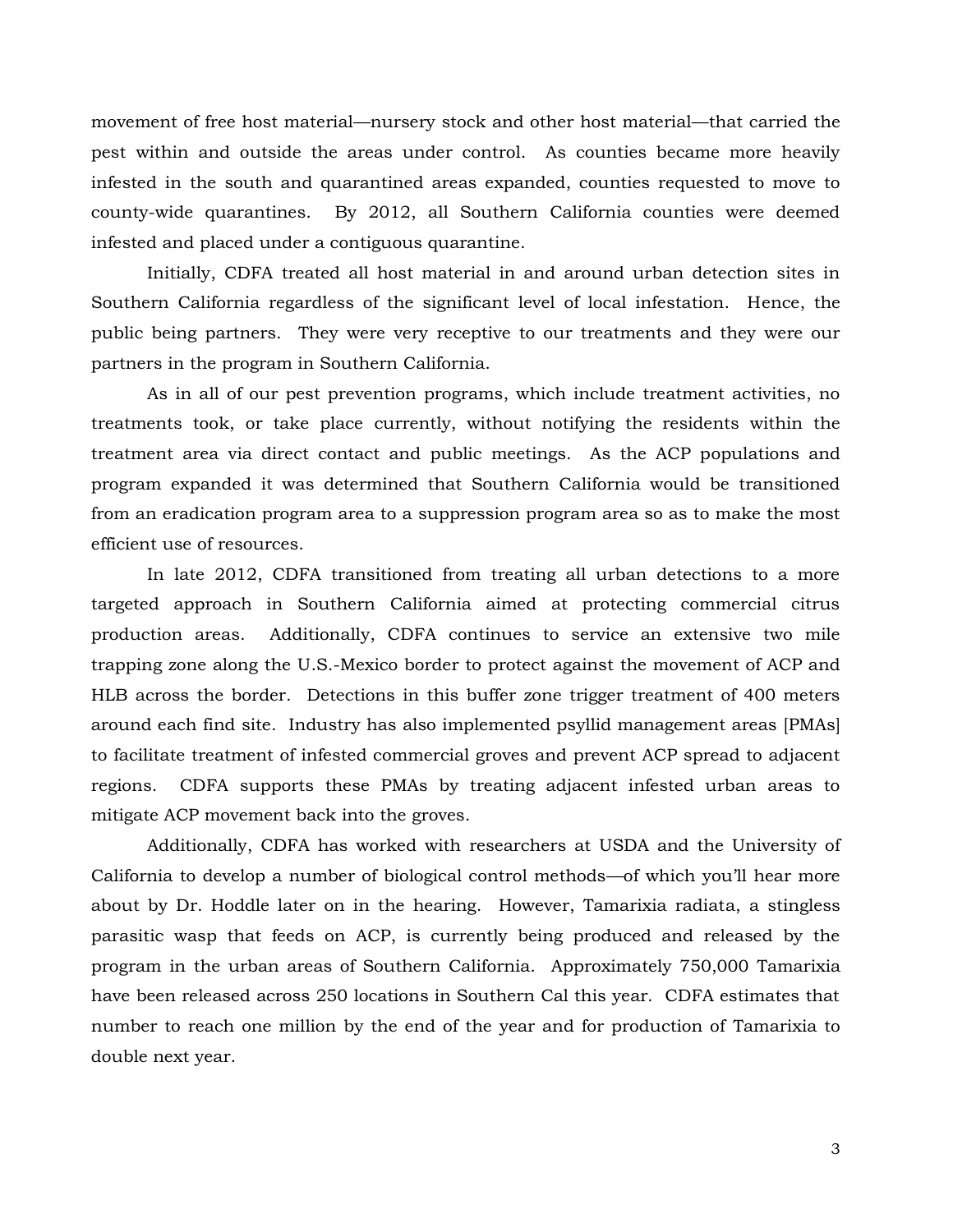Despite all efforts, ACP continues to move north along the Central Coast and into the Central Valley with detections in Ventura, Santa Barbara, San Luis Obispo, Kern, and Tulare in 2013. This year, a number of ACP have been also been detected in Santa Clara County and San Joaquin County. CDFA has deemed it feasible to eradicate ACP from some of these new areas (Tulare, Kern, San Luis Obispo, and San Joaquin), and has been implementing five mile quarantines and 800 meter treatment zones around finds. Suppression activities and five mile quarantines have been implemented in the additional new areas. Eradication feasibility in some but not all of these areas is based on the relative limited size of the infestations and the distance from other ACP detections. However, ACP is not the primary concern of the program or, obviously, the citrus industry. The objective of this program is to detect and eradicate HLB if or when it arrives in California.

Thus far, California has had only one confirmed detection of HLB; in the residential area of Hacienda Heights in Los Angeles County in December of 2012. CDFA and county staff quickly moved to remove the tree and quarantine the surrounding area. CDFA continues to conduct intensive risk based survey activities for HLB in Southern California and the Central Valley. There have been no additional detections in the original quarantined zone or elsewhere in the state. CDFA continues to be vigilant in our search for HLB.

Cooperative partners: Very early on in the program the citrus industry quickly recognized the immense task before them and in 2009 worked to pass AB 281 and secure a funding source for citrus program activities. AB 281 created authority for the citrus industry to assess themselves, as well as to establish a committee of industry members within CDFA, to advise the Secretary on management and response to all citrus diseases, and in this case, control of ACP and HLB. This committee, the California Citrus Pest and Disease Prevention Committee, has allowed CDFA to work to effectively coordinate all statewide activities in the effort to stop ACP. Funds expended from the assessment from industry dollars totaled approximately \$14 million annually and comprise over half of the program's \$22.5 million average per year expenditures with additional funding coming directly from USDA's Citrus Health Response Program.

CDFA has worked closely with USDA and the University of California Cooperative Extension to develop best management practices for growers, retailers, and other potentially impacted stakeholders and continues to find solutions as challenges arise.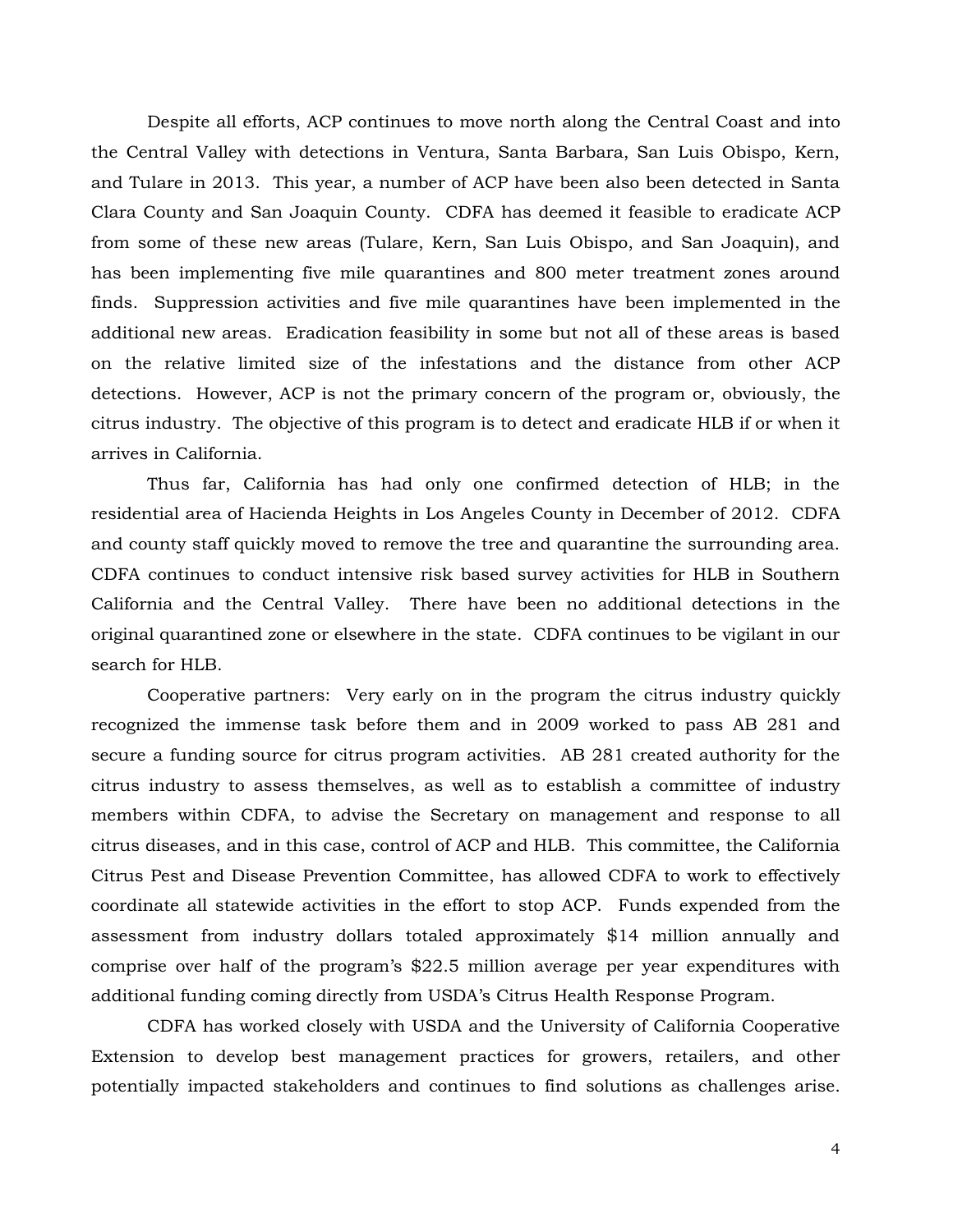One such challenge; the Cooperative Extension has assisted the program by providing organic growers with options to maintain their organic certification in suppressive treatment areas. Although, we have yet to find an organic option which can be used for eradicative treatments, the Cooperative Extension continues to screen new treatment options with significant expense to both them and the industry for organic growers as they become available. In areas under eradication, organic growers are still compelled to treat with conventional materials that have been determined by the Cooperative Extension to be effective at or near 100 percent. CDFA also works with USDA to develop screen house requirements, Certified Clean Nursery Stock requirements, and compliance agreements to allow movement of nursery stock within and out of quarantined zones

CDFA works with California Citrus Mutual and communications contractor Nuffer, Smith and Tucker, to conduct a robust outreach and communication program to growers, elected officials, and the residents of California. The goal is to educate the public about the potential threat of ACP and HLB to both commercial and residential citrus. This program is predominantly responsible for the excellent cooperation that the program has experienced from private residents who have been within treatment areas and partners throughout this program.

CDFA will work with our cooperators to increase our trapping and survey activities around the new detection areas in San Joaquin and Santa Clara Counties and will overcome any challenges presented by this expanded area, as well as any other challenges that may be on the horizon. We have already held a number of public meetings in both of these counties to provide information to the public and address any potential concerns. We will be performing additional outreach activities and reaffirming that CDFA is dedicated to protecting California's iconic citrus groves and the economic benefits the industry brings to our state.

Thank you Madam Chair.

**SENATOR GALGIANI:** Thank you very much. With regard to the funding; you mentioned that \$22.5 million is spent per year and of that, about \$14 million a year is from self-assessments from the industry and there's—is it the full remainder of the \$22.5 million that comes from the USDA Citrus Health Response Program, or are there some state general funds that are part of this funding mixture?

**MR. WYNN:** There are no state general funds currently in this program. We have spent in the past CDFA funds coming out of some general funds—a very small amount,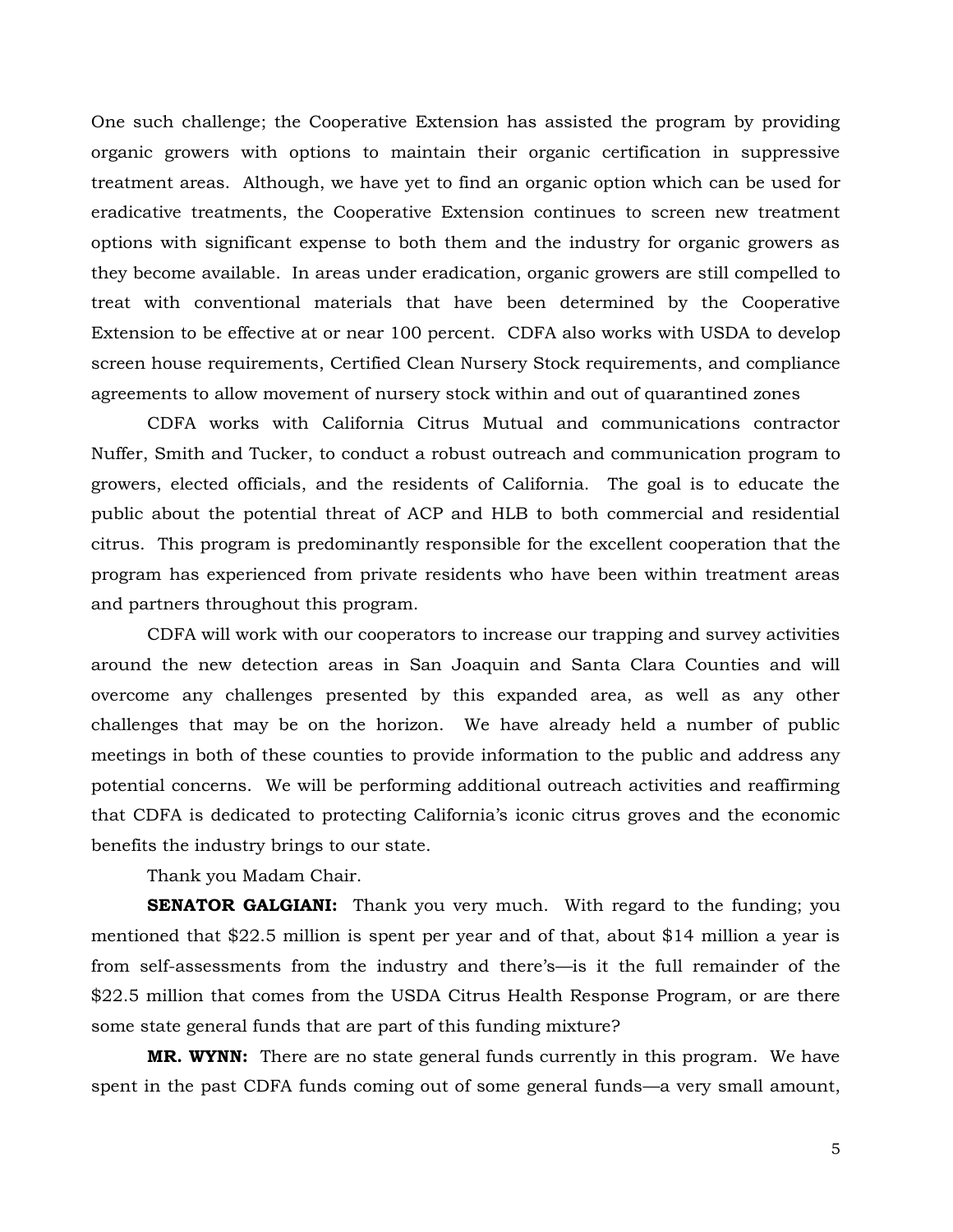some emergency funds that come from the unclaimed gas tax accounts, but those have been relatively limited. So essentially at this point in time, expenditures are sourced from the USDA account, as well as the citrus industry self-assessment.

**SENATOR GALGIANI:** If we were to have another detection of HLB itself, would there be a need for increased funding at that point in time?

**MR. WYNN:** Well, it's a little bit hard to say. What would probably happen is priorities at that point in time would probably shift. We're developing—I mentioned the psyllid management areas in the commercial groves, those would become absolutely critical for growers to participate in. And by the way; the growers, as well as creating the self-assessment, they're also spending a tremendous amount (especially in Southern California) to control psyllids in their commercial groves. If we detect HLB, we get into a situation in which we're going to have to remove the trees that are infected, so there will be shift in priorities somewhat to that, to eradicating HLB. At this point in time, the industry, even though we're spending \$14 million a year, the industry has a significant reserve to plan on that event. So at this point in time, I can't say that we would need additional funds from anywhere else except for these two accounts because we have some reserve in those accounts that can be used for that occasion.

**SENATOR GALGIANI:** Okay. Thank you very much.

**MS. HELENE WRIGHT:** Okay. Good morning. I appreciate the opportunity to testify before you today on invasive pests threatening California's agricultural and natural resources. The U.S. Department of Agriculture Animal and Plant Health Inspection Service, or APHIS, works to safeguard those resources. My name is Helene Wright, and I am APHIS' State Plant Health Director for California.

APHIS' mission is to safeguard American agriculture and natural resources from both domestic foreign pests and diseases. This mission is one of the USDA's most critical and one we carry out in partnership with the state of California, the county agricultural commissioners, the citrus industry, and other federal partners, including U.S. Customs and Border Protection, USDA's Agricultural Research Service, and the National Institute of Food and Agriculture.

Today, I will provide a brief national perspective on our efforts to combat the Asian citrus psyllid and more specifically about our work through the USDA's Citrus Health Response Program in the state of California.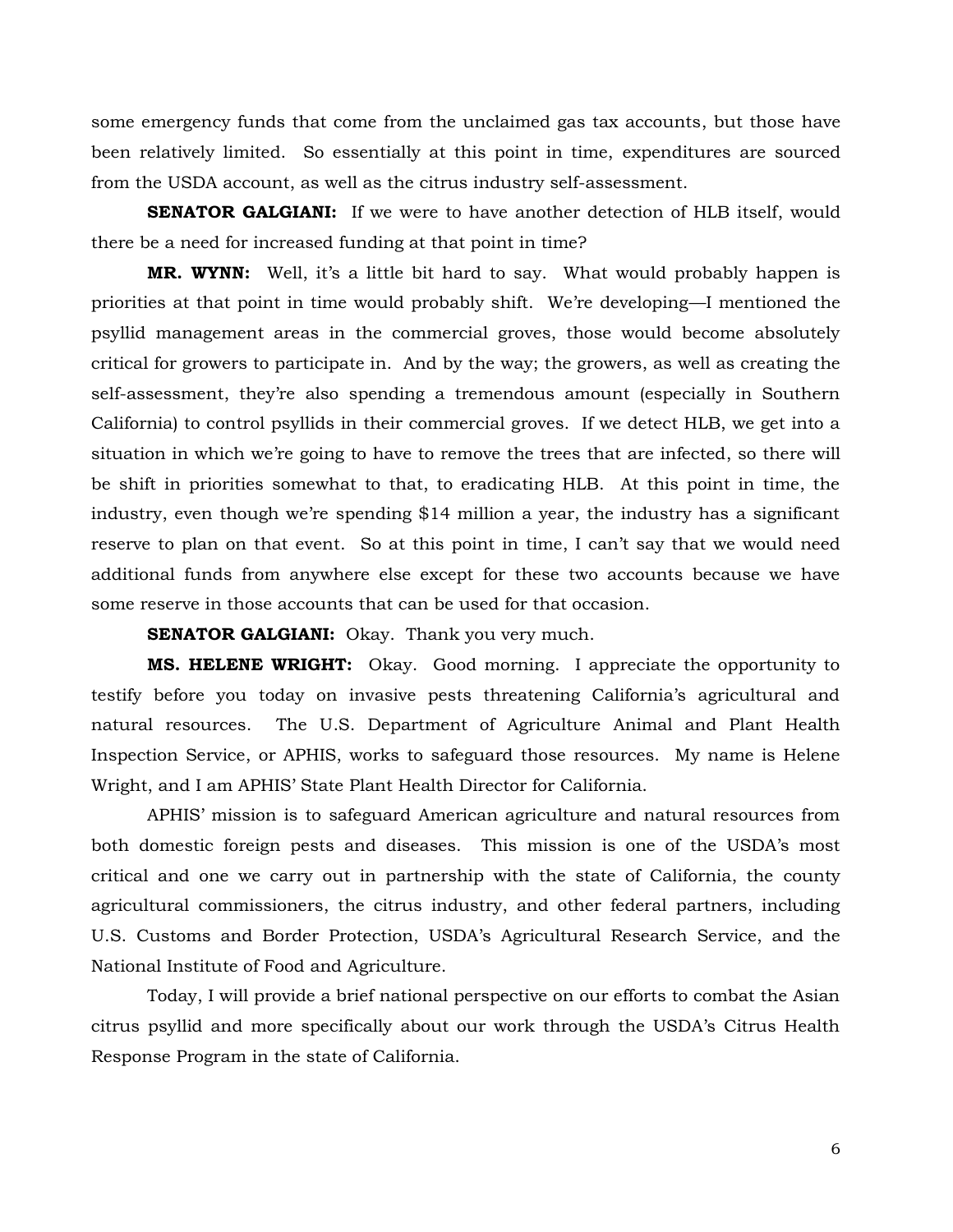The Asian citrus psyllid is a vector for the disease Huanglongbing, or HLB. It's also referred to as "citrus greening," but in California we stick with Huanglongbing or HLB—that seems to resonate better with the public—and it really is a dangerous disease that we want to convey to them. HLB is one of the most serious threats confronting the U.S. citrus industry which has an estimated worth of \$3.25 billion.

The Asian citrus psyllid was discovered in the United States nearly two decades ago in the backyard of a home in Palm Beach County, Florida. By 2001, the psyllid had spread to 31 counties in Florida as well as other citrus producing states. In 2014, Florida, Texas, Louisiana, Alabama, Georgia, Mississippi, South Carolina, Arizona, Hawaii, California, Puerto Rico, the U.S. Virgin Islands, and the U.S. territories of American Samoa, Guam, and Northern Marinara islands are either fully or partially quarantined for the psyllid. The spread of Asian citrus psyllid in Florida was soon followed by detections of HLB. Currently, the entire state of Florida, and all major citrus growing areas in Texas, are quarantined for HLB. APHIS must also safeguard against a constant threat of psyllid or HLB incursions from across the border in Mexico.

Let me shift now to talking specifically about California. Currently, Los Angeles, Orange, Fresno, Tulare, San Luis Obispo, Imperial, Kern, Riverside, San Bernardino, San Diego, Santa Barbara, and Ventura are either fully or partially quarantined for Asian citrus psyllid at the federal level. We are also in the process of adding Santa Clara and San Joaquin, which the State has already quarantined. HLB was detected in a Los Angeles County residence in December 2012. In response, CDFA established a five mile quarantine area. Fortunately, no additional HLB positive trees have been detected since that initial detection. That said, we are continuing to refine our surveys for the disease.

HLB is the biggest threat to the more than \$2 billion California citrus crop grown on 250,000 acres. In fact, preventing the spread and destruction caused by Asian citrus psyllid and HLB is one of the Agency's top ten goals. Accordingly, we have employed a number of approaches to greatly reduce the immediate impact of Asian citrus psyllid and HLB in California in conjunction with our cooperators and stakeholders, including:

- conducting surveys to ensure early detection of both the psyllid and HLB;
- enforcing regulatory measures to safeguard domestic trade and exports;
- and funding extensive outreach programs to educate the public and increase awareness about the dangers of moving citrus plants.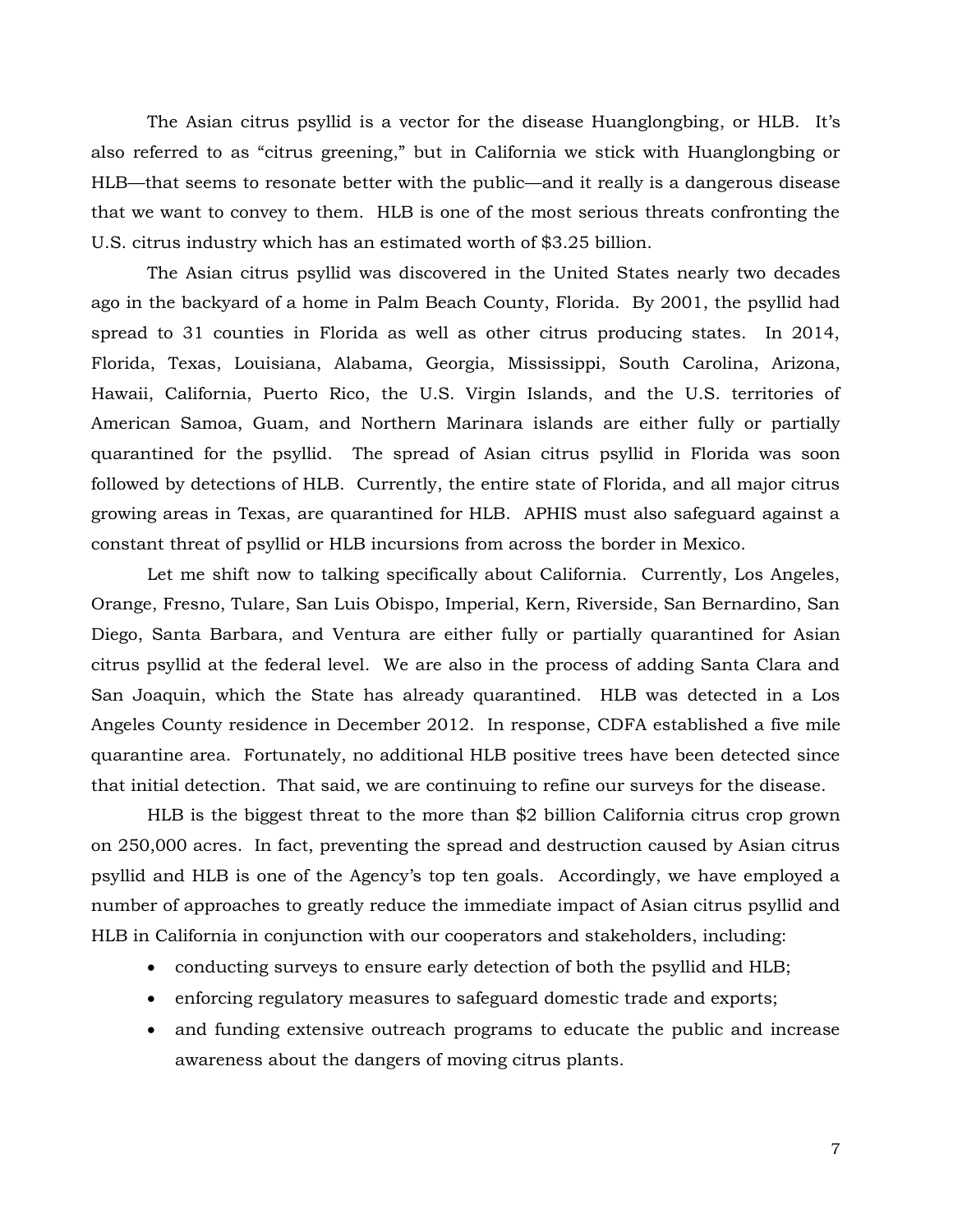In terms of resources, in fiscal year 2014, through our Citrus Health Response Program, APHIS provided approximately \$12.5 million for regulatory, biocontrol, survey, and management activities in California. Biocontrol is a suppression technique where pest populations are reduced through the use of natural enemies such as predators and pathogens. This program will target Asian citrus psyllid in residential and organic groves where conventional control using chemicals are not sustainable.

Finally, in collaboration with the Mexican agricultural agencies, APHIS provides more than \$1 million annually to monitor citrus across the border for Asian citrus psyllid and HLB. Customs and Border Protection has also increased inspections at ports of entry of incoming shipments from Mexico.

In addition to providing funding through Citrus Health Response Program, late last year, the USDA established the Huanglongbing Multi-Agency Coordination Initiative, or the HLB-MAC, to support near term goals and solutions for the citrus industry to combat HLB. The HLB-MAC initiative is led by APHIS, and the HLB-MAC group consists of representatives from federal agencies as well as state departments of agriculture and industry, and works collectively to combat HLB in California and other citrus producing states. The MAC provides the industry with a single contact for all the federal and state entities that work on citrus issues and allows the representatives to collaborate on policy decisions, priorities, and the allocation of critical resources. USDA committed \$1 million to jumpstart the MAC effort in December 2013, and Congress provided another \$20 million this year to help fund the most promising tools and solutions.

In May 2014, USDA announced an additional \$1.5 million of HLB-MAC funds to expand biocontrol efforts in California, Arizona, Texas, and Florida. Of the \$1.5 million, nearly half a million went to California: \$46,000 cooperative agreement with CDFA to equip the biocontrol facility at Cal Poly Pomona; and a \$424,000 cooperative agreement with the Citrus Research Board to scale up biocontrol work in collaboration with UC Riverside.

In fiscal year '14, the USDA HLB-MAC allocated nearly \$5 million to fund, in addition to the biocontrol work, several field trials of promising antimicrobials, establishment of a model demonstration grove in Florida where HLB has spread quickly, and training of canines for early detection of HLB. If successful, these new management technologies being piloted in Florida will be transferred to California should HLB be detected in groves or other residential sites.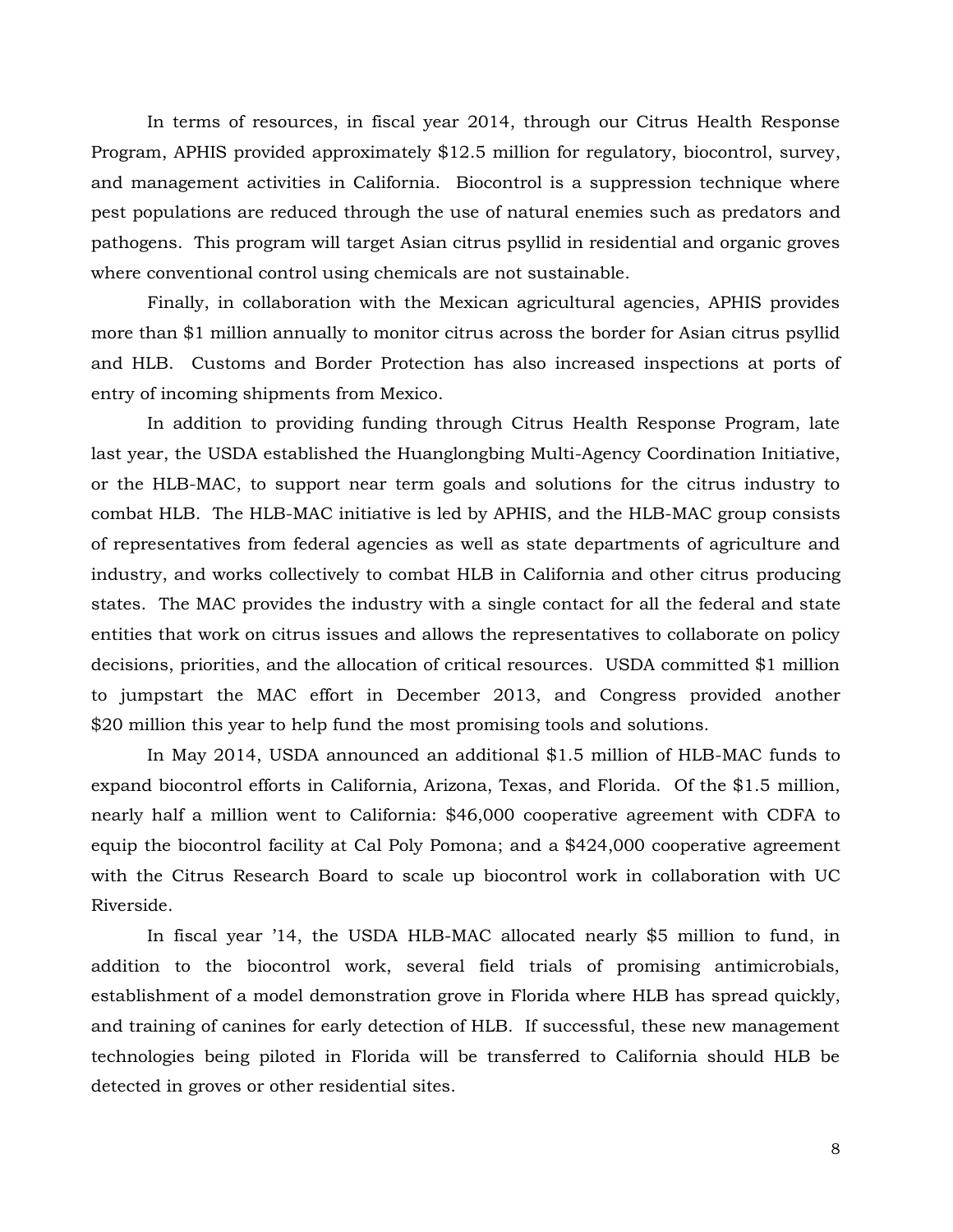In addition to the HLB-MAC initiative, USDA's National Institute of Food and Agriculture through the Specialty Crop Research Initiative program will provide \$25 million per year for the next five years for citrus health research as instructed in the 2014 Farm Bill. The 2014 research proposals have just been reviewed. Funding decisions for 2014 will be made in early December and the next Request for Applications will be announced in early 2015.

I want to thank the Committee for the opportunity to discuss this important issue for California and reaffirm USDA's continued commitment to fighting this destructive disease, along with our partners, state and local government, the citrus industry, the nursery industry, and academia.

Thank you.

**SENATOR GALGIANI:** Thank you very much. Our next speaker is Tim Pelican, San Joaquin County Agricultural Commissioner. Thank you.

**MR. TIM PELICAN:** I appreciate being asked to be here today, Senator Galgiani. Our county happens to be the latest to be infested with the Asian citrus psyllid.

On October  $10<sup>th</sup>$ , my office was informed that there were two traps where there had been a positive identification of Asian citrus psyllid. One was in Lodi and one in Manteca. The two insects were actually found in traps that were meant for another pest detection program—the Glassy-Winged Sharpshooter Program. And those traps were originally pulled and weighted for inspection on September  $12<sup>th</sup>$  and  $14<sup>th</sup>$ .

Town hall meetings were held in both Lodi and Manteca. Twenty-eight people attended in Lodi; and 16 were in attendance in Manteca. There were mandatory treatments in both Lodi and Manteca. We had a total of 1,356 properties treated. The treatments took approximately 14 days. And we had actually five people where we had to obtain warrants to treat their homes.

Because of the timing of the finds—for the most part our trapping season was coming to an end so we had to kind of scramble and find some people that were working in another program that had already ended because of the number of hours that were required to keep people in those types of positions in employment. And actually, a lot of the traps had already been removed, so we had to go back and also replace those traps. Most of our non-trapping man hours went to meeting people who had called in thinking they had an infestation in their home trees for ACP. Usually it was citrus leaf mite or something like that, so fortunately we haven't found anything else. But a lot of that time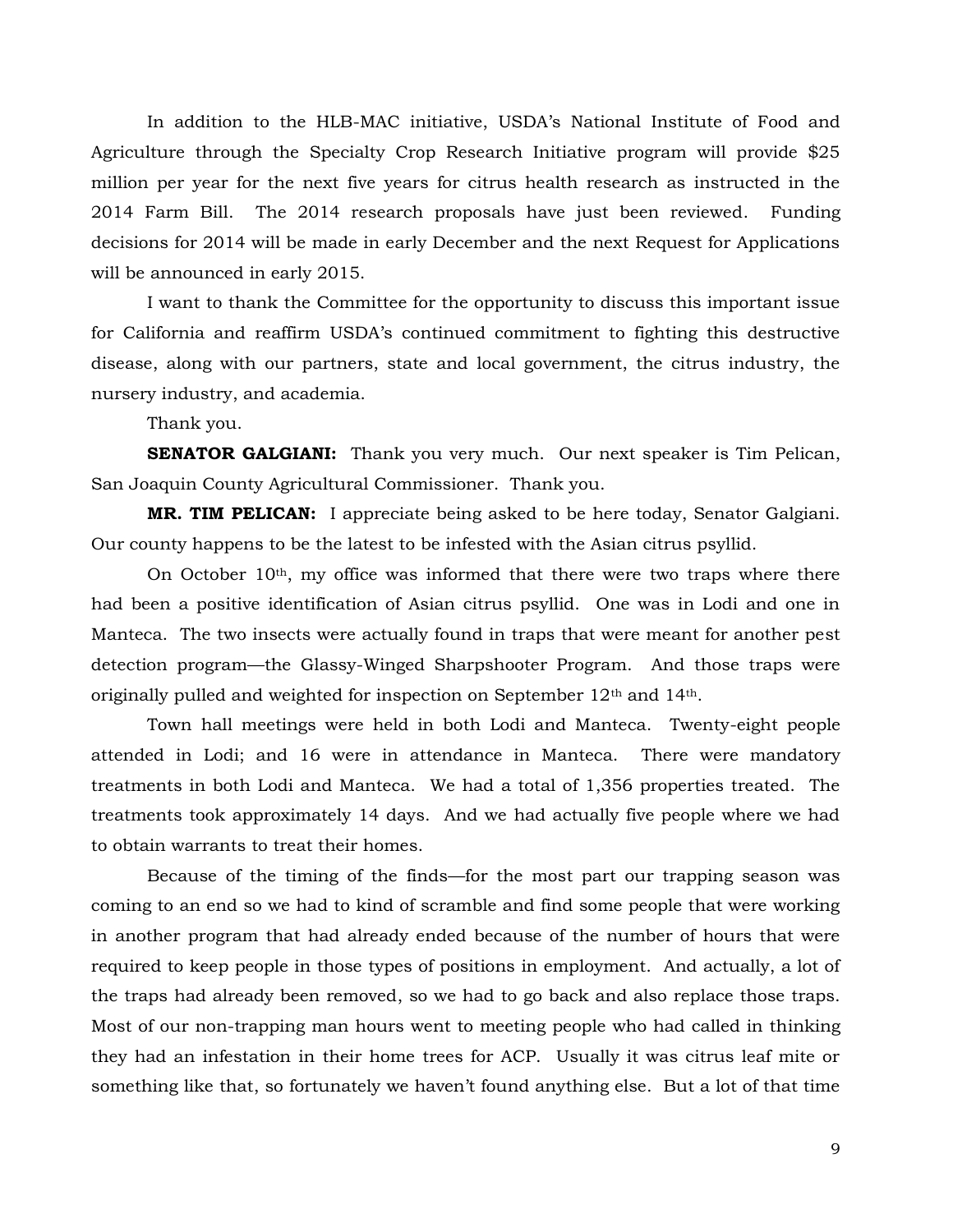also went to—we had almost a hundred hours that were spent dealing strictly with people that originally refused to have their properties inspected or treated, which in the term of the whole project, a hundred hours may not seem like a lot, but for a county department that's a sizeable amount of time.

We had a total of 13 retail nurseries that were affected and that required us to issue 13 compliance agreements with them to ensure that they were only bringing in certified nursery stock and that none of the nursery stock that they sell in those nurseries can leave the quarantined area.

And one of the things I'd like to point out for San Joaquin County is that in reality we have a total of nine acres of citrus production in our county and the majority of this work that we did was to help protect our neighboring counties that have larger mandarin production and in the case of Stanislaus County to our south, a large number of acres of nursery—citrus nursery—production. So even though we have little to gain in this, we have to take a look at what's best for northern San Joaquin County, as well as the State

One of the things that we found that happened during this eradication is that one of the things that I think would really help counties out is that there be more tools available for the eradication. The conventional chemicals most people really didn't have a problem with. They're used in pretty small quantities. However, there are people that are not for that sort of thing. And the fact that there are no organic treatments available for eradication, I think is something that should be looked at. It would help, again, like I said, give us another tool. And there are also people that were willing to have their trees removed rather than treated. And to me, that is kind of a no brainer if the funding is available; to remove those trees because if there is a problem that's found in the future, say another citrus psyllid find or Huanglongbing, that would be one less refusal property that we would have to go back and visit.

One of the things that I was looking at too today, is that we put a lot of effort into trying to educate the general public in not moving plant material from areas that are infested with an insect. And in our case, it's most likely that that's what happened; for us, to leapfrog from Tulare County to San Joaquin is—I doubt that two psyllids just decided to take off one day and land in Lodi and Manteca. So that's something that, you know, I don't know what we'd do, but I think maybe some continued efforts into educating the general public on the importance of following quarantine restrictions and what the outcome can be.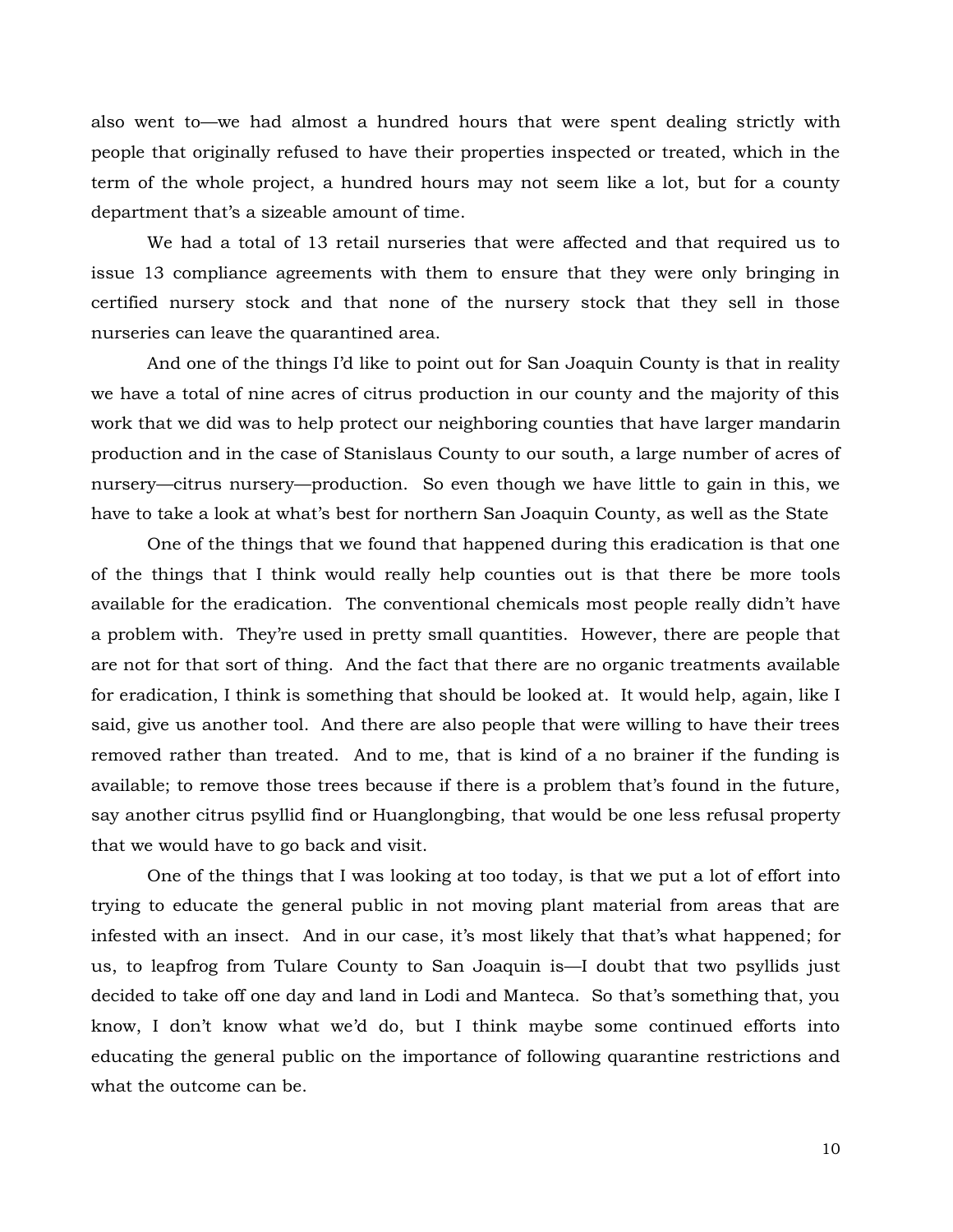One of the other things that is of concern is that the northern San Joaquin County in 2013 originally had an ACP contract with the State to trap. In May of 2013, those contracts were negated. A lot of that was due to the lack of Farm Bill money, so again, federal funding. And then we began trapping again in March of 2014. So basically, you had a year span in the northern San Joaquin Valley where there was no trapping program.

So one of the things we really need to look at is the State, to me, is being a little bit remiss and shortsighted by not providing any funding towards most of the pest detection programs in the state. And we have a multi-billion dollar industry that is the economic motor for the San Joaquin Valley, and for the State to not put any money for investment into that industry, to me, is something that really needs to be reconsidered.

So I guess really that's what I have to say. Again, to me the effects to my county really isn't great, but our responsibility to our other counties is. And I guess that's all I really have to say.

**SENATOR GALGIANI:** Thank you. You talked about the fact that the traps were actually intended to be traps for the glassy-winged sharpshooter and those were the traps that detected the Asian citrus psyllid. That seems problematic to me and maybe you can expand on that.

**MR. PELICAN:** Well, one of the problems that we have in trying to detect this particular insect is we don't have a very good tool to use in terms of trap type, where in most cases with fruit flies we can use an attractant or a pheromone, something like that, in this case, it's just a yellow panel trap, a bubble trap basically where it's just—it basically just happened to land on it and that's how you find them. I know in—and Ruben can probably speak to this a little bit better than I can—but I know in Southern California where they had some original finds there was a pretty heavy infestation of one property and they found two psyllids in trees next door—one on each. I think they were probably a glassy-winged trap too. So it just goes to show to, I think, the timeframe between when our traps were actually pulled and the time that the positive identification was made was a month. Now if we had more traps out, if we had a stronger trapping program, that perhaps could have been lowered that amount of time. Those traps— Asian citrus psyllid traps are checked, at least in northern San Joaquin Valley, just one time every month. So from the time you find a psyllid to the time it's actually identified, you could have a larger infestation take place during that time.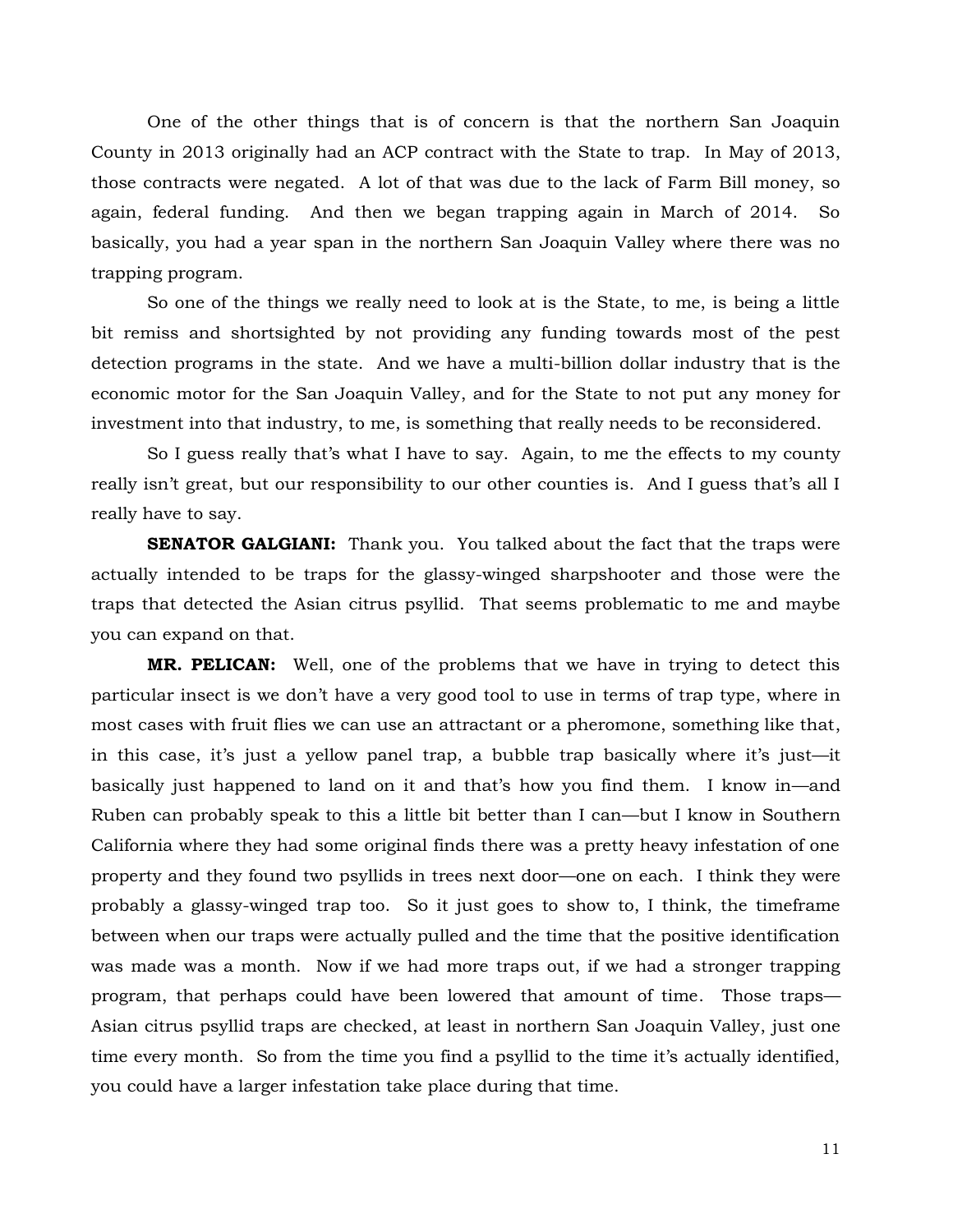**SENATOR GALGIANI:** And you said that there is no pheromone that's known...

**MR. PELICAN:** No. Because of the type of insect; it's a sucking insect. It's the same reason they use the same type of trap for a glassy winged sharpshooter. There's not really any food source that you could use in a trap for something like that, so that's one of the problematic portions of trying to track where this insect is going.

**SENATOR GALGIANI:** Okay. Thank you very much. And next, we have Ruben Arroyo, Kern County Agricultural Commissioner.

**MR. RUBEN ARROYO:** Madam Chair, thank you for the opportunity to speak about an industry that, of course, is important to Kern County but also an industry that's near and dear to my heart. I grew up in Tulare County just north of Kern County. Both myself and my family grew up in citrus picking. I grew up picking when I was young, and then as I got older I worked in the orange groves spraying, and, on occasion, sleeping under orange trees—during lunch, of course—on these orange groves.

Kern County currently has 55,000 acres of citrus. It is our number four crop in Kern County. The value of citrus in Kern County is \$642 million. We're the four ranking commodity of our \$642 billion industry.

I was asked today to speak about the history, the detection programs we have, and the outreach, and, of course, the treatment of ACP so I'm going to start with our first find. Back in September of 2013, we found one ACP in a trap in Wasco, which is a smaller town in urban Kern County closer to the Tulare County border to the north. When ACP is found—and it was kind of mentioned here—but that triggers all sorts of things to occur and that originally starts with an 88 square mile quarantine zone around the find, but then also, you have a core 800 meter eradicative circle—I guess you can call that—around that find. And that's where, you know, both Tim and Mr. Wynn have talked about, you know, visiting homes and having our outreach meetings to specifically talk to those homeowners to let them know what is occurring and why we're doing that. And that plays a big part in at least the outreach efforts, I believe, in getting the word out, because at that time is when we have the media there, we have growers there, we also have homeowners there and that is key to what I've noticed over the years now in getting the word out and expressing the, you know, what is occurring in the county and why we need to do this.

The following November—not the following November, but in November of 2013, an additional ACP was found in Tulare County along the Kern County line. So when that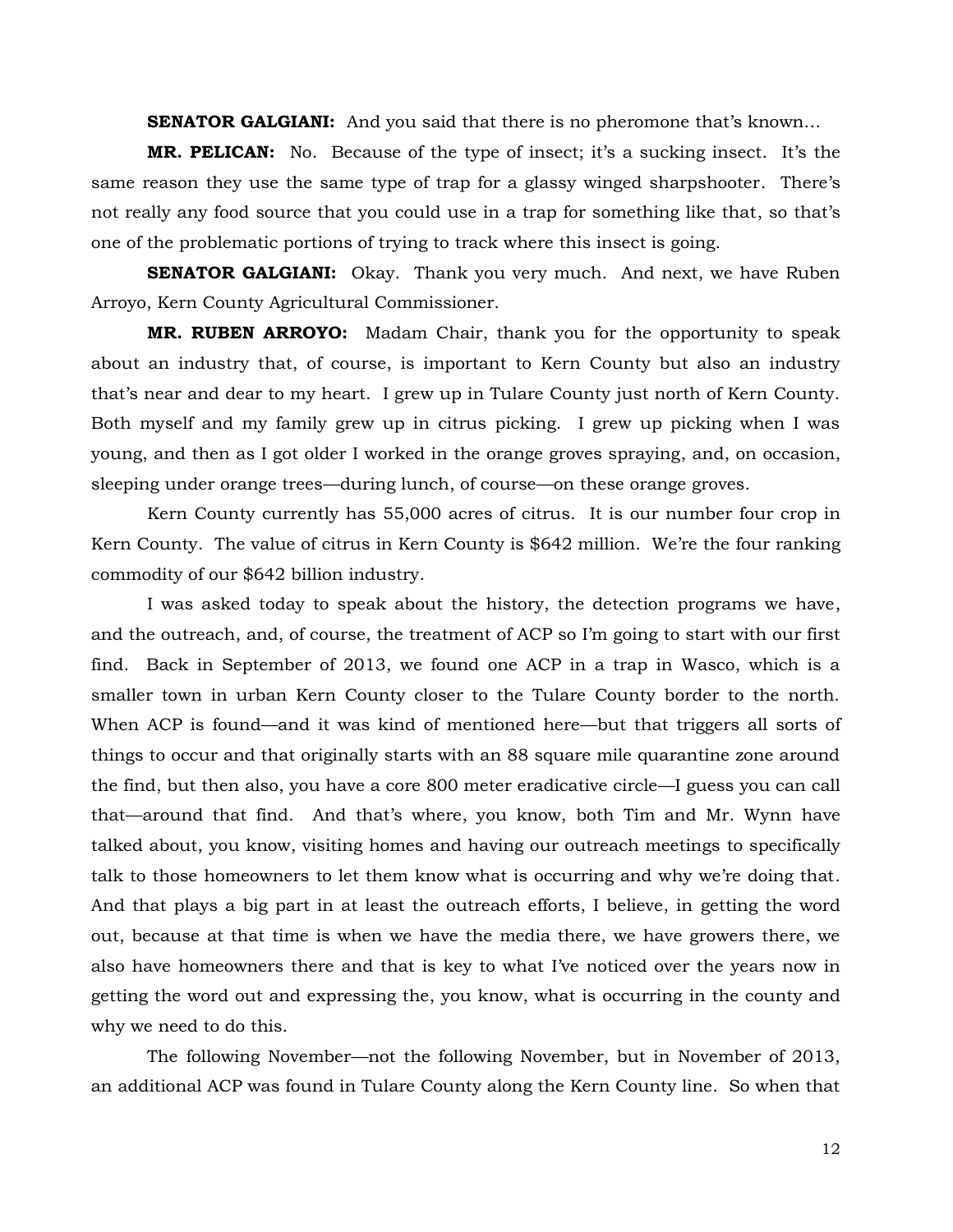88 square mile buffer quarantine was placed in Tulare County, it encompassed a portion of Kern County. And that's where we actually got involved with some of the commercial spray options for Kern County, because a portion of that circle that encompassed Tulare County and portions of Kern, got into an arena of our organic orchards. And so I feel strongly, along with Tim, about there does need to, at least, something needs to occur. And I know it's been worked on as far as the organic options for our industry because organic ground in Kern County has just been growing phenomenally over the past ten years. And so, I think it's something that is probably a good avenue to look into with some sort of funding. It all comes down to funding. And I know where the commercial aren't necessarily predominantly organic, you know, so on traditional chemicals it works just great. But I also think looking at the organic eradication tools we can have will also help pacify some of the homeowners that we run into a lot. Because the big concern they have is why are you spraying chemicals in my backyard; and is it going to hurt my children; is it going to kill my dogs? So it is a concern. And I think if we have an additional tool for us to use, I think that would benefit the industry and our outreach efforts.

In April of 2014—of this year—we found an ACP in a citrus packing shed. That triggered what we call a "regulatory quarantine." It's considered a regulatory find because we know that that was a hitchhiker that came in on loads from possibly another county, so that's treated a little bit differently compared to our original 88 square mile quarantine.

September of 2014, we found an additional ACP in southern Bakersfield city limits. I guess you call—it's an area we call "Pumpkin Center," again triggered the 88 square mile and 800 meter quarantines.

The end of September, September 29th, an additional, again, an ACP was found east and north of that find. Not very far away. Just kind of across the highway. So that—you put two circles together and you try to combine and expand the quarantine and so that encompassed an additional total of 148 square miles into the quarantine. In October of 2014, we found an ACP kind of in between those two finds and the boundaries have not been set for that one as of yet, so we're waiting to hear back from CDFA and USDA about where we're going to set those boundaries. Of all the finds that we've had in Kern County, none of them have had affected the commercial orchards or groves in Kern County, thankfully. So as far as the efforts that Kern County has had to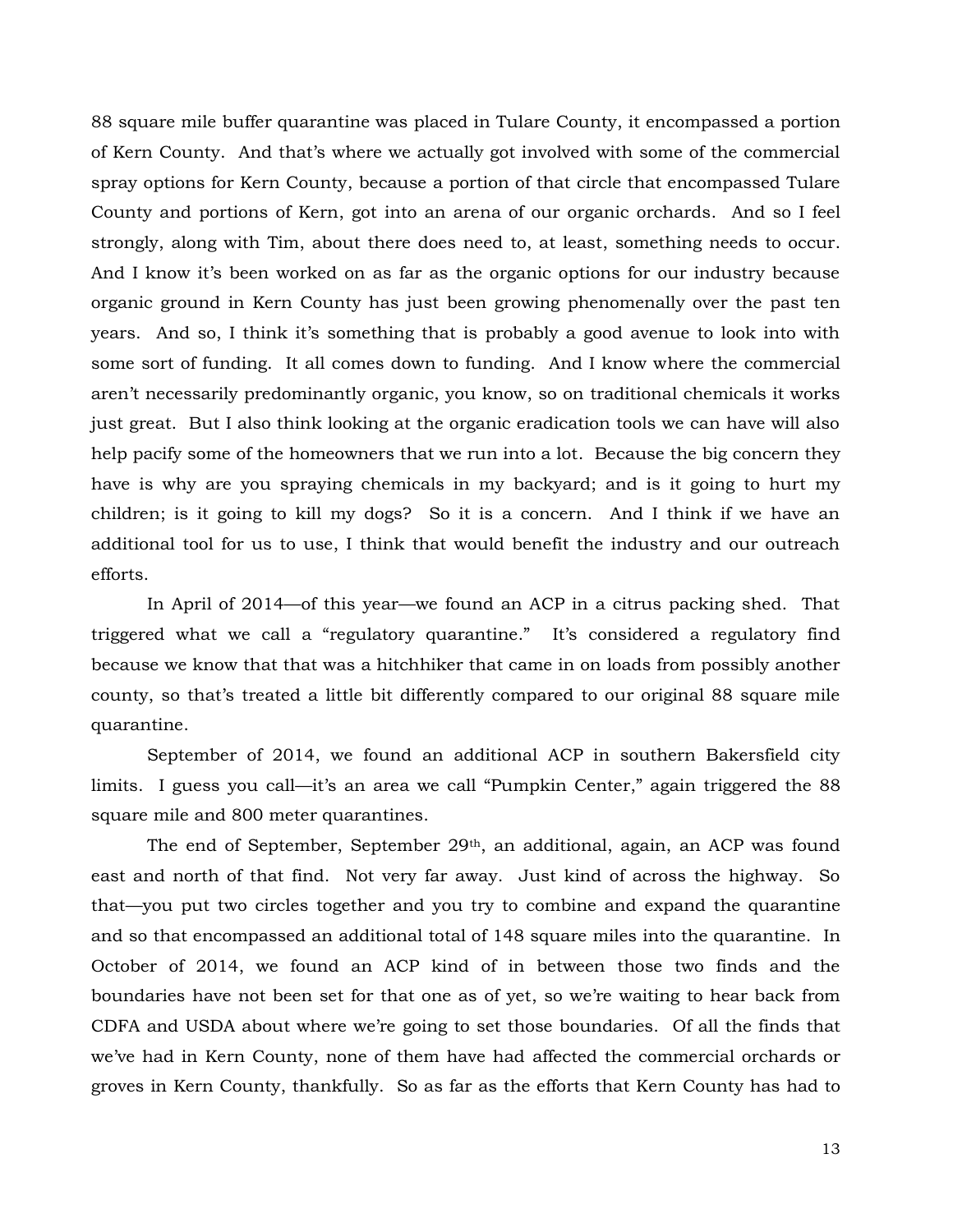deal with, have all been in the city and urban type areas that are far enough away from our citrus commercial groves.

And so, now we talk about the trapping in Kern County. Kern County, under the cooperative agreement and partnerships we have with CDFA and USDA, we placed traps in our urban areas. We have a total of about 2,713 traps which include some of the traps that Mr. Pelican had mentioned here, of these ACP/glassy-winged traps in our packing sheds. So we try to cover, between the agreements we have with USDA and CDFA and the county cooperative agreements, we cover practically the entire counties in the state with, especially in our production counties, with traps and they have proven to be effective. Even though they are considered a blender trap, they are attracted to the color, apparently, and are put in places that are known to have citrus. And so, it's what we have and it seems to be working once we do have a find, at least to find any additional if there are any in the area.

As part of being in the county and protecting the industry, we also do whatever we can to inspect any outgoing shipments of citrus nursery stock. Mr. Wynn had mentioned programs. In our nursery screened facilities we inspect those once a year to ensure the certification. Make sure there's no holes in any of the screens that are involved in that. We go to our local Home Depots and KMarts and even our FedEx, UPS, all of those facilities, looking for incoming shipments of citrus or citrus host material. Even in our Asian markets, I mean our ethnic markets, any of them; we're looking for host materials. So my staff is vigilant. They've done a great job in finding citrus host material. We've written notices of violations and administrative civil penalties to people that are unaware or bring stuff in to the county, including green waste.

You know, we visit our green waste facilities because we do have counties and cities to the south of my county that do not know what to do with their green waste but are also involved in these quarantines. And so, they literally give away the green waste to neighboring counties and so that's something we've been really looking into. And we're in the middle of an administrative civil penalty with some of those currently.

And so, you know, we're being bombarded around. You know, we have Tulare County to the north that's gone through a lot of finds and quarantines and have now considered themselves, I guess, fully quarantined—the entire county. And so, hopefully, you know, Kern County won't get to that point. But with the efforts that we have together and doing everything that we have—and I know and understand a lot of it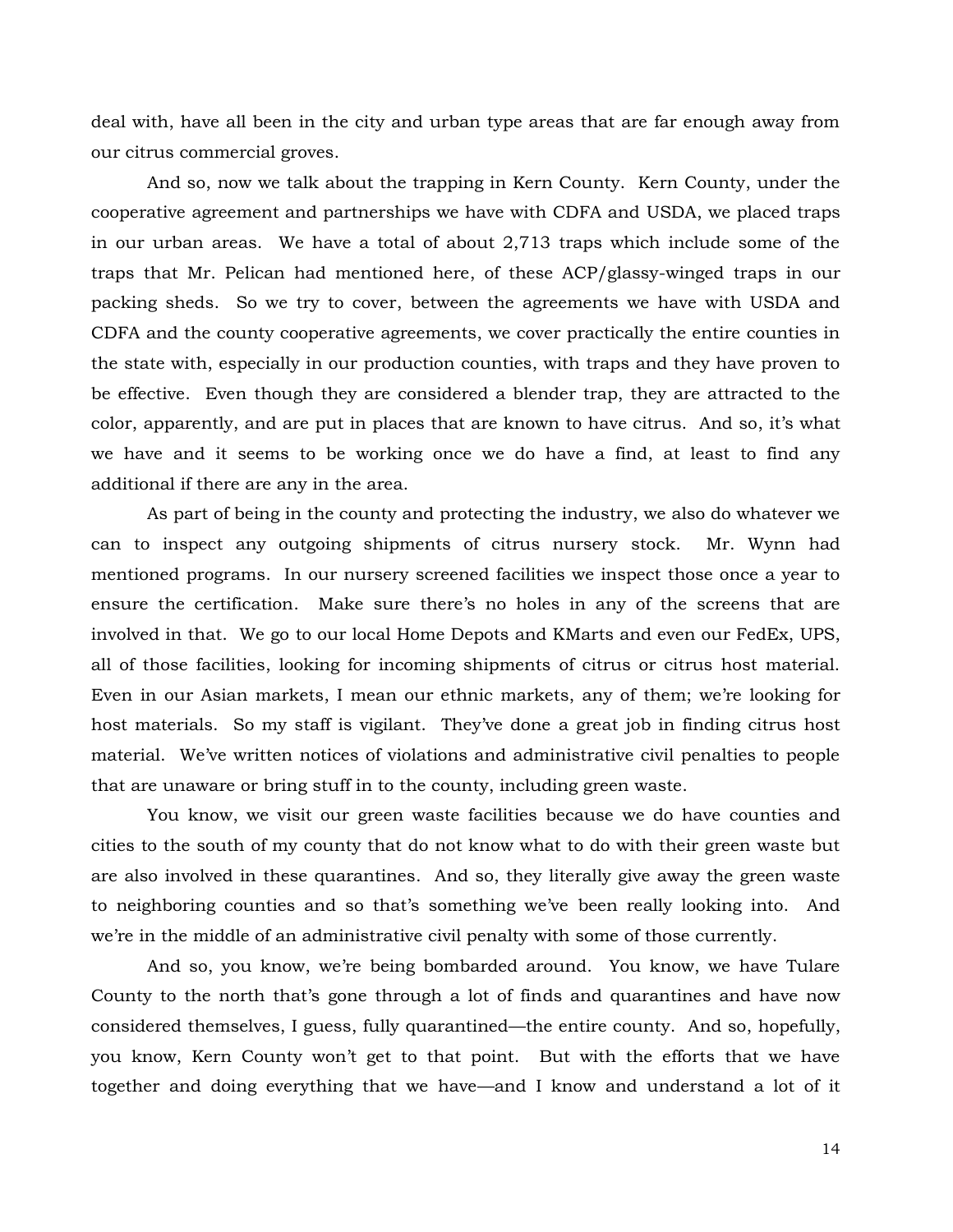comes down to funding, but in Kern County and throughout the San Joaquin Valley we're working with the industry; we're working with the Citrus Research Board; we're working with Joel behind me here and trying; and CDFA and USDA and all, working together to keep this insect and disease out of the area. Doing what we can to suppress it, eradicate it, and work together and that seems to be what's working right now, is the cooperative effort we have among ourselves to combat one single issue.

And so, again, thank you for the time you've given me today.

**SENATOR GALGIANI:** Thank you. And this question is for any of the panelists. I believe that in California we've been successful in eradicating the glassy-winged sharpshooter. How is this fight different than that fight?

**MR. WYNN:** I can take that if you'd like. That's one of our programs—CDFA. We have not eradicated the glassy-winged sharpshooters from the state. What we have is basically similar situations for glassy-winged as we have with ACP. All of a sudden California is infested with glassy-winged sharpshooter. We have controls in place to inhibit the movement to non-infested areas. So when we … let me back up. The infestation, actually, of glassy-wing reaches about halfway up through Tulare County, so the ag commissioners in southern San Joaquin Valley are very busy with that program.

And I'm glad you brought that up because I want to discuss the use of the traps as well. But for glassy-wing, any incipient infestation similar to ACP we address with an eradicated program in those uninfested counties. We've had 17 successful eradication programs for glassy-winged sharpshooter. But only in the northern counties that are deemed uninfested.

I have actually two comments. The use of the trap, it's actually not problematic. On the contrary; it's benefiting the program that we have those traps out there for glassy-winged sharpshooter. We have a massive area-wide program in southern San Joaquin Valley in which we have thousands of glassy-winged sharpshooter yellow panel traps in citrus. Those yellow panel traps, even though they are less than desirable, I hesitate to use the word "blender" because there is an attractant to the color because it emulates flush in citrus, even though if you put it side by side, the trap versus the flush, ACP will go to the flush instead of the trap. But there is a little bit of an attraction there. But it's enabled us to create economies in the citrus program just by the mere fact that we have such a large array of these traps for glassy-wing out in the environment. So now we're able to share those traps with two programs, cutting the expenses.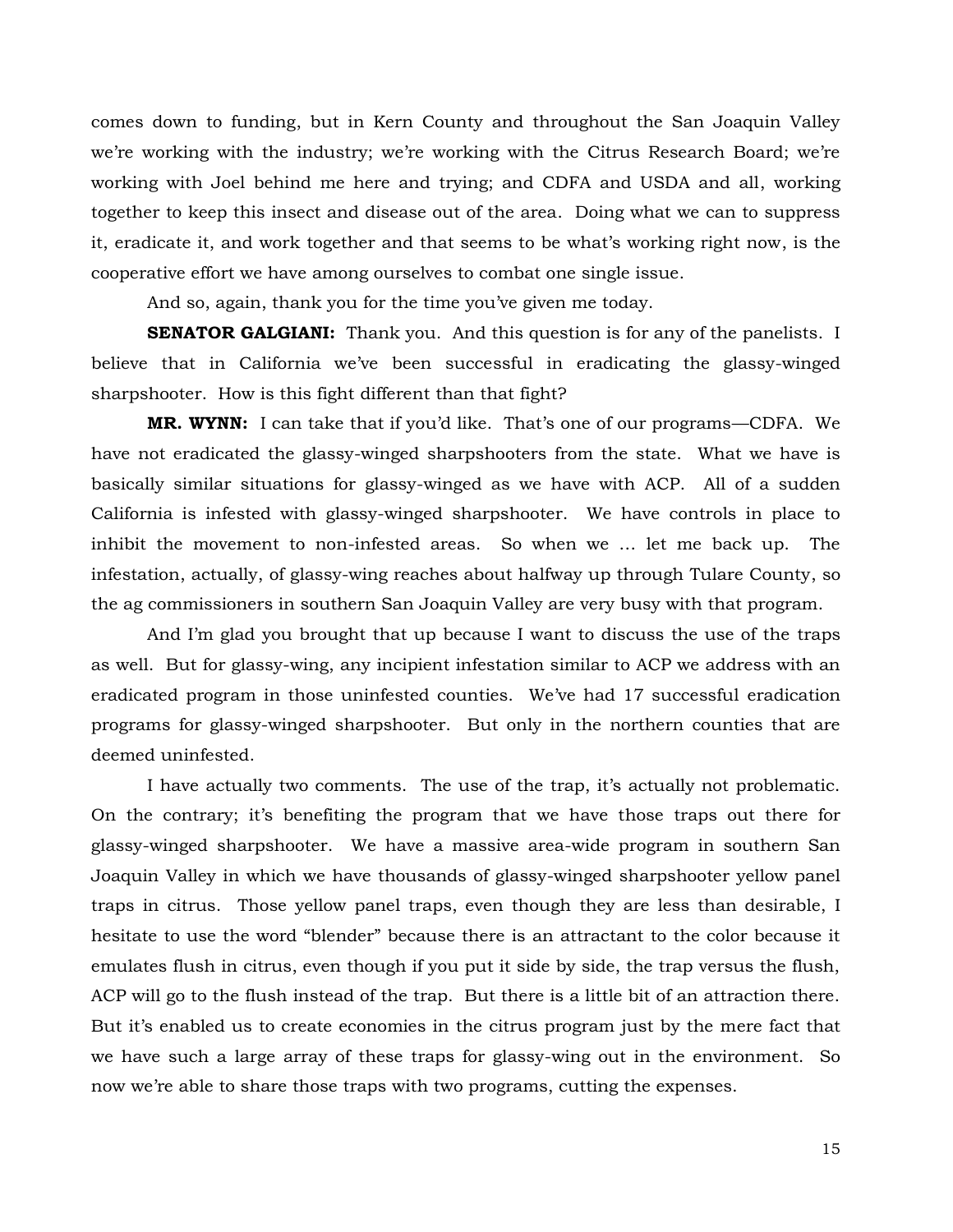The other thing I want to … we shouldn't lose sight on the organic solutions. I mentioned in my testimony—and the Secretary would be very disappointed if I didn't tell you this is her top priority in this program—to find an organic solution, and has been for years, as well as the citrus industry. The Citrus Research Board, which is also a CDFA Marketing Board, operates on assessment funds by the growers. But it's in the research arena. They've spent millions of dollars in the past several years trying to find organic solutions. It's a finite universe. We only have so many products out there. We've searched forever. Not just products that are registered for citrus and ACP, but all other organic products that are out there. So we shouldn't lose sight that not only have we invested in the past, but we continue to invest. And I'm sure citrus industry will allude to this in their testimony. But we're doing everything we can. And we agree with the need for these solutions. And again, this is the Secretary's top priority.

**SENATOR GALGIANI:** Thank you very much. So with all of these different practices in place, is there one master plan that the State has or the USDA has that is clear that there's an exact protocol that should be followed under on a statewide master plan? And again, that question is for anyone.

**MS. WRIGHT:** Well, from the USDA perspective, what we're most concerned about is the spread of Huanglongbing and we know that it's spread by the Asian citrus psyllid. So any programs that can be done to suppress the Asian citrus psyllid. And in Florida, they have put together areas of growers where they treat at the same time so they can keep down the population of the Asian citrus psyllid. And we're in the process of establishing some of those in California now that we're finding Asian citrus psyllid in more counties and in more areas where there are groves. And so that's the master plan as far as USDA is concerned, is really to suppress those ACP populations. We're not sure that they can necessarily be eradicated, but we can suppress them in the hopes of keeping HLB from spreading.

## **SENATOR GALGIANI:** Thank you.

**MR. WYNN:** And I'll add a little bit to that. I mentioned AB 281 which also requires that the industry and CDFA develop a work plan, and action plan for both ACP control and HLB control. And I apologize, I should have brought that with us today and I'll provide the Committee with a copy of those when we get back.

But those, basically what Helene just alluded to, those are our master plans. When we find ... well, let me back up. We're following what's going on. We have been for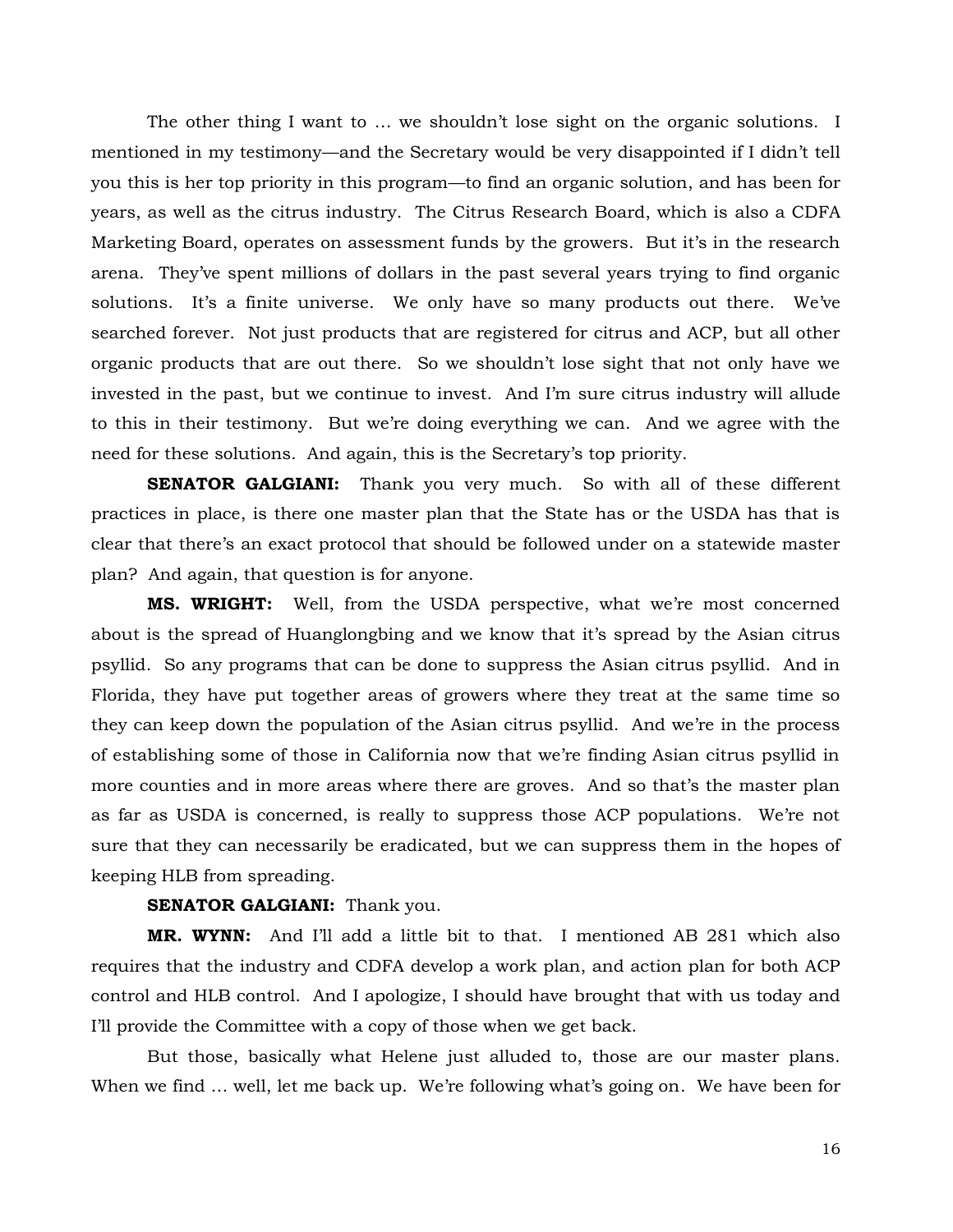years, in the world with this disease and vector complex. And there are measures taken that are found to be most effective, even though no one's been very successful in controlling this thing, because you see what's happening in Florida and now Texas. But we've been able to stave the disease off longer than anyone else at this point because of our suppression activities and because of our removal of that infected tree in the Hacienda Heights. We feel that that is the plan. Right now, the technology is such that suppress the vector, remove the inoculum or infected plants and that's the only chance you have of surviving.

**SENATOR GALGIANI:** Okay. Thank you. Thank you very much to each of the panelists. I appreciate your time and effort in getting the research together and making your presentation to us today. Thank you.

And for our second panel: Developing solutions to combat ACP and HLB, we have Dr. MaryLou Poleck, Vice President of Science and Technology, Citrus Research Board; Dr. Mark Hoddle, Director for the Center for Invasive Species Research, at UC Riverside; and Dr. Georgios Vidalakis, Extension Specialist and Plant Pathologist and Director of the Citrus Clonal Protection Program at UC Riverside. Thank you very much. And welcome.

**DR. MARYLOU POLEK:** Thank you very much Senator Galgiani. Thank you for listening to us talk about the most devastating disease of citrus. It is a very serious problem and it's threatening the citrus industry. And thank you for listening to both the researchers and the industry, talking to you about what we are currently doing and taking it upon ourselves to protect our industry.

So I represent the Citrus Research Board. I am MaryLou Polek. And by training, I'm a plant pathologist. I was trained by the University of California system. My responsibility with the Citrus Research Board is to provide the oversight for our research program.

The California Research Board is a grower-funded program. We're a nonprofit but we were formed under a state marketing order, so we are quasi-governmental with oversight with from the CDFA Marketing Branch.

Our growers are assessed a box tax of field harvested fruit and that is what funds our industry. Every five years there is a referendum with the citrus growers as whether they want to continue support to the Citrus Research Board, and at the last referendum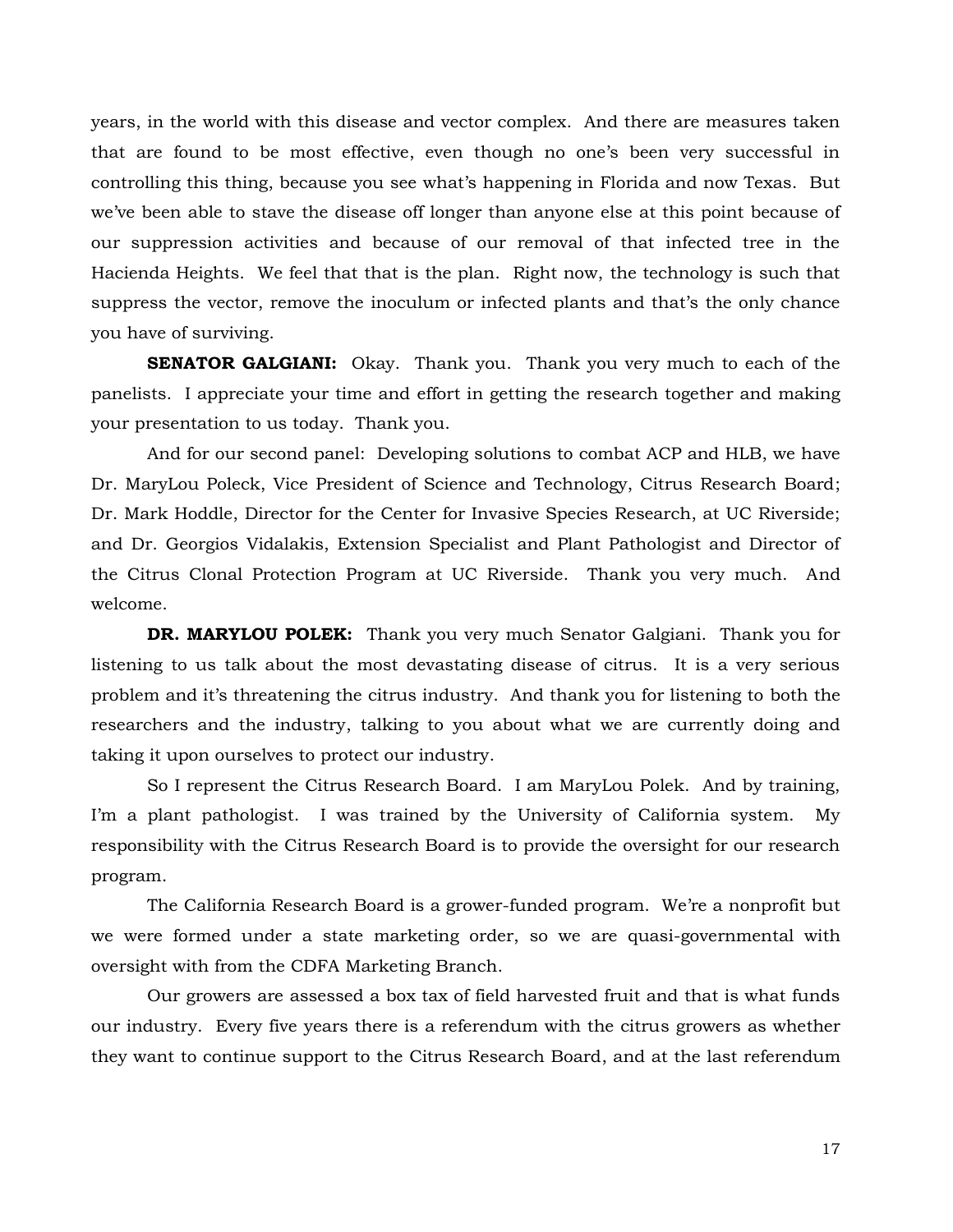we had 98 percent support, so I think the industry is satisfied with the job that we are doing.

So the mission of the Citrus Research Board is to ensure a sustainable California citrus industry for the benefit of growers by prioritizing, investing in, and promoting sound science.

So we have three overall major priorities:

One, of course is what we're talking about today, is invasive pests. And what we strive for is early detection, rapid response, and eradication and those methods that we can achieve eradication.

We also look at plant security. You'll hear testimony from Dr. Georgios Vidalakis, who is the Director of the Clonal Protection Program. That is a program that is funded by the citrus industry by the Citrus Research Board.

We also consider food safety issues. I'm sure you're aware of some of the problems with listeria in some of the packing houses, so we work towards finding solutions to that problem as well.

We are always very concerned with market access and maintaining open and free access to all markets and overcome any trade barriers. Sometimes that's with pesticide residue or with particular pathogens.

The NAVEK program deals with Septoria leaf spot and that was in response to a barrier put up by Korea for exports. And just recently, we've overcome the trade barrier with China with phytophthora root rot diseases.

Within the Citrus Research Board we have five different categories of research.

- One is production efficiency that deals with irrigation, fertigation, worker safety, labor saving devices.
- We also have a variety development and improvement program which is one of our core programs that deals with breeding and evaluation.
- Insect-vectored diseases—and Huanglongbing is part of this group—and these are the diseases that are vectored by insects and those are looked at a little bit differently than the non-insect vectored and post-harvest diseases. That includes all the packing house diseases like blue mold, green mold and the food safety issues.
- Lastly is the pest management which we also have a core program that deals with integrated pest management that looks at how to deal with our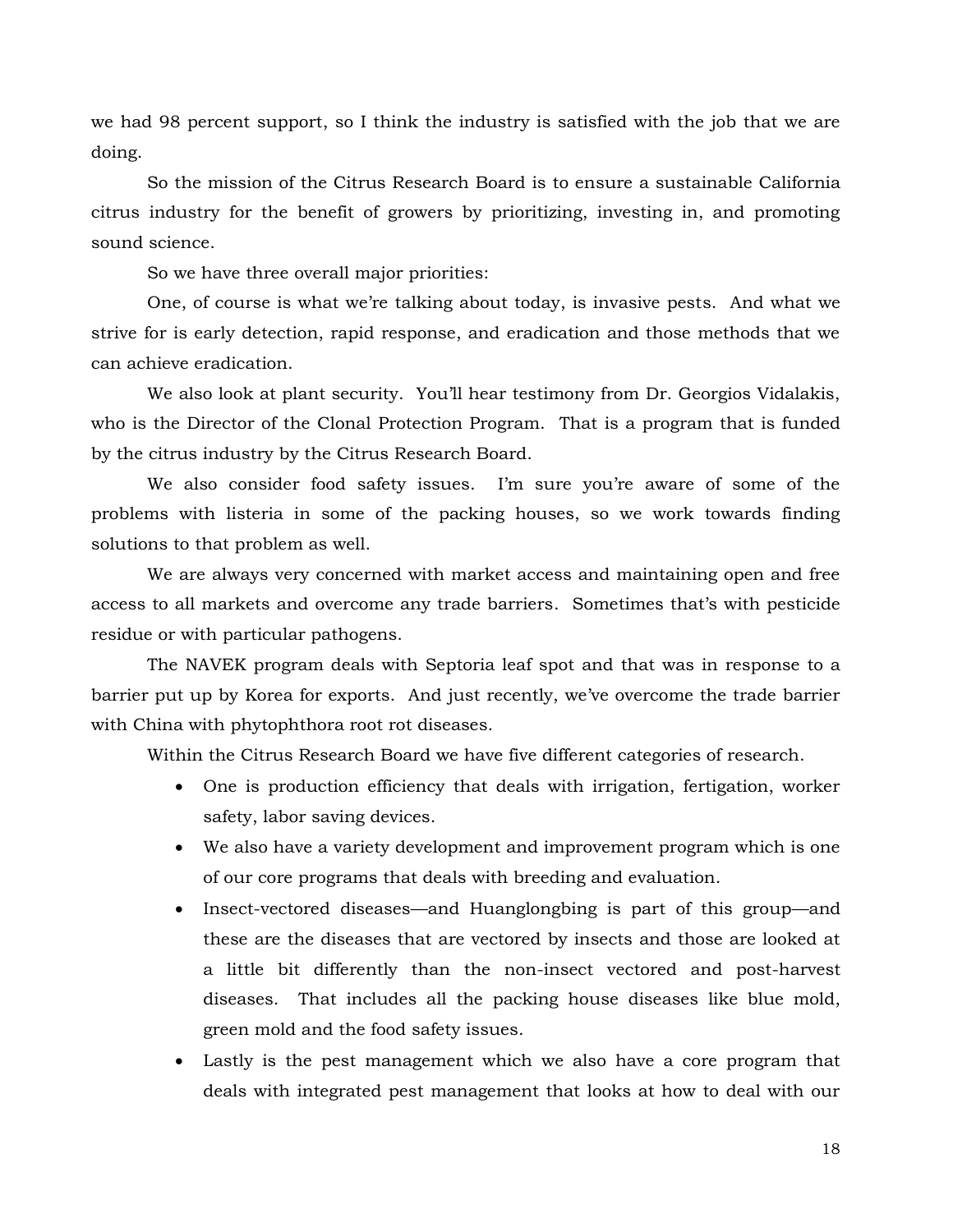endemic pests, but we also provide a great deal of research for exotic pests and for biological control. And you'll hear some of that by Dr. Mark Hoddle who we have funded for several years and he'll talk to you about his research.

In the testimony provided to you I did provide a graph just showing you the increase of our research budget. Just in 2008 and 2009 our research budget was \$2.5 million and only 15 percent of that was devoted to ACP and HLB research. This current fiscal year, in 2014/2015, we now have a \$5.5 million research budget. Sixty percent of that goes to ACP and HLB research. Over a million dollars of that is going towards early detection methodologies/technologies.

So in the Citrus Research Board role and in the war on ACP and HLB, one of our largest priorities is early detection. When we saw what happened in Florida when they first detected their first tree infected with citrus greening and started their delimitation, they found that the disease was already so widespread. Part of that is they were dependent upon visual symptoms in the tree and if you wait for visual symptoms in the tree, it's already too late because the psyllid vector is very efficient at finding trees that are infected, feeding on those trees and then going to a neighboring healthy tree and transferring the bacterium that causes the disease.

So we have been looking at not just one way, but several ways of detecting the disease much earlier. And this research has started, or was started, in about 2006/2007. So currently we are looking at testing these technologies in the field, validating them, evaluating them, and actually seeing their practicality for use in the field and how they would be implemented; whether it was something a grower can use; whether it's a diagnostic laboratory, it's not going to be one-size-that-fits-all.

So we look at detecting the pathogen indirectly and that is through a host plant response. When a plant is fed upon by an insect it causes a cascade of different reactions and many of them are metabolic, so we look for these unique changes to this particular pathogen. And we've been looking at volatile organic compounds, changes in a metabolic pathway, changes in protein production, and small RNAs. But we've also been looking directly, or to detect the pathogen directly, so one of that is by actually detecting the cell itself but also looking at proteins that the bacteria produces that then goes systemic within the plant. The bacteria itself tends to be aggregated within the plant; it's not evenly distributed. So as inspectors or collectors are collecting samples,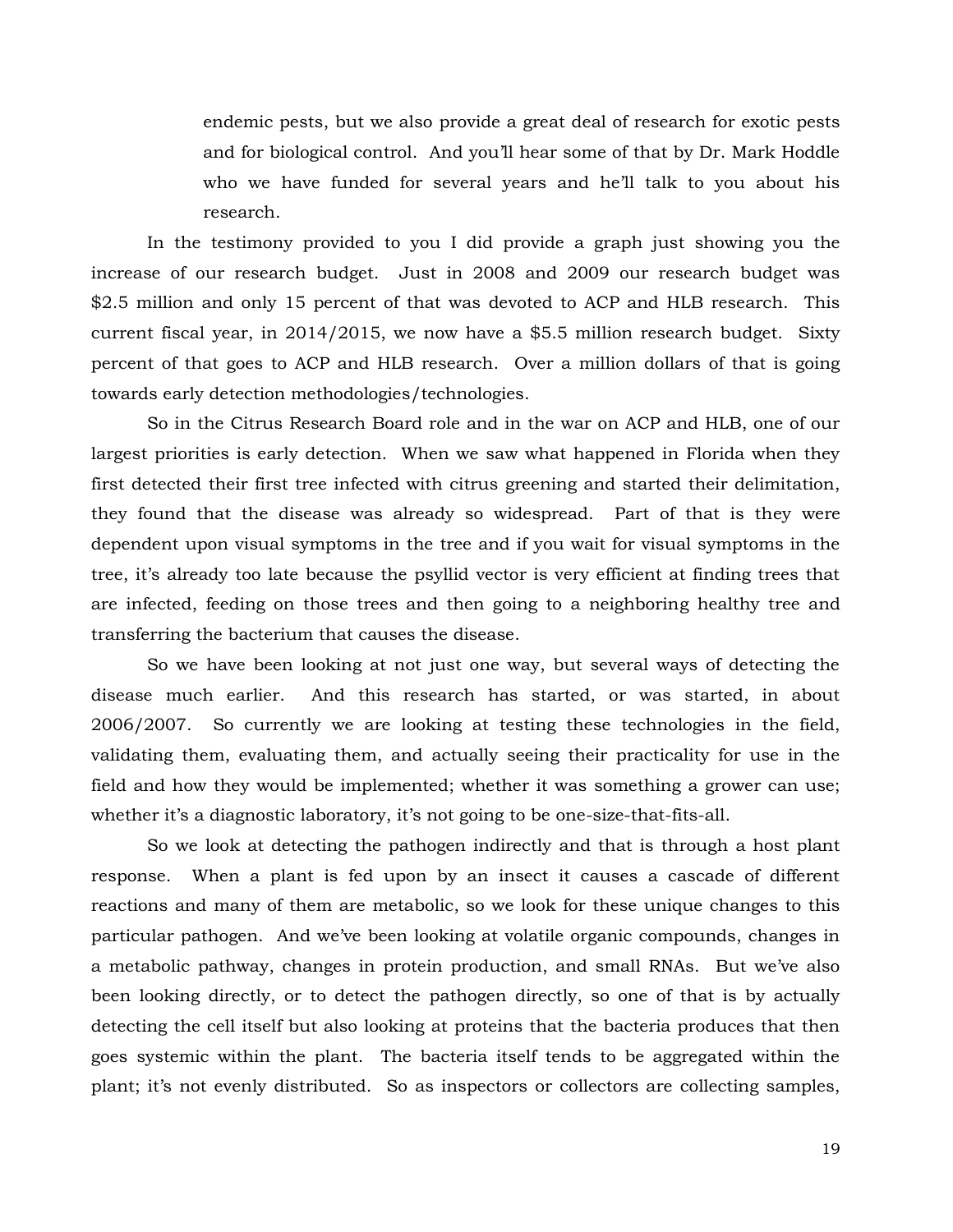you know, sometimes it's a crap shoot as are you getting leaves that actually have the bacteria in them? So we're trying to, maybe, looking at proteins that the bacteria secretes that then go throughout the plant, that we increase the odds of actually detecting the pathogen, and that particular technology is looking very promising right now.

Commissioner Pelican, I would really like to say—and to add to Bob Wynn's testimony too—we are spending quite a bit of time and effort and money looking for organic alternatives or different products for the organic industry.

And I guess maybe at this point it would be a good time to do a little infomercial. I have brought issues of *Citrograph*. The two issues that I brought actually one gives an excellent summary of all of the early detection methods; the other issues is probably selfexplanatory from the cover and that is the efforts that are being put into training dogs to be able to sniff out the disease. Other issues of the *Citrograph*—and this is where Commissioner Pelican and I would like to refer you to. There are two issues that summarize all of the products that have been tested for the organic industry. The problem is that there is very low residual effects from many of their organic products so they must be reapplied on a frequent basis.

Other aspects of vector management is also looking and evaluating, developing new chemistries for conventional control; better ways of application and actually timing, because it is more efficient and probably better for the environment if we can target certain times of the year to apply certain pesticides and not just do it on a calendar basis, so we're exploring that avenue as well.

And you will hear more from Dr. Mark Hoddle on the efforts on biological control. He will be talking about a parasitic insect, but we've also been looking at parasitic fungi that actually infect and it looks pretty ugly when you see a psyllid that is infected with the different fungal pathogens.

We appreciate all the federal support, as already been mentioned, about the NIFA funds and that is \$125 million for five years. And also the MAC program with \$20 million for two to three years. We very much are working with these groups, evaluating that research, and also looking at ways where we can—each of the groups whether it be a commodity group, the California Commodity Group or the Florida Commodity Group, and the federal groups to make sure that what we are funding is not a duplication and so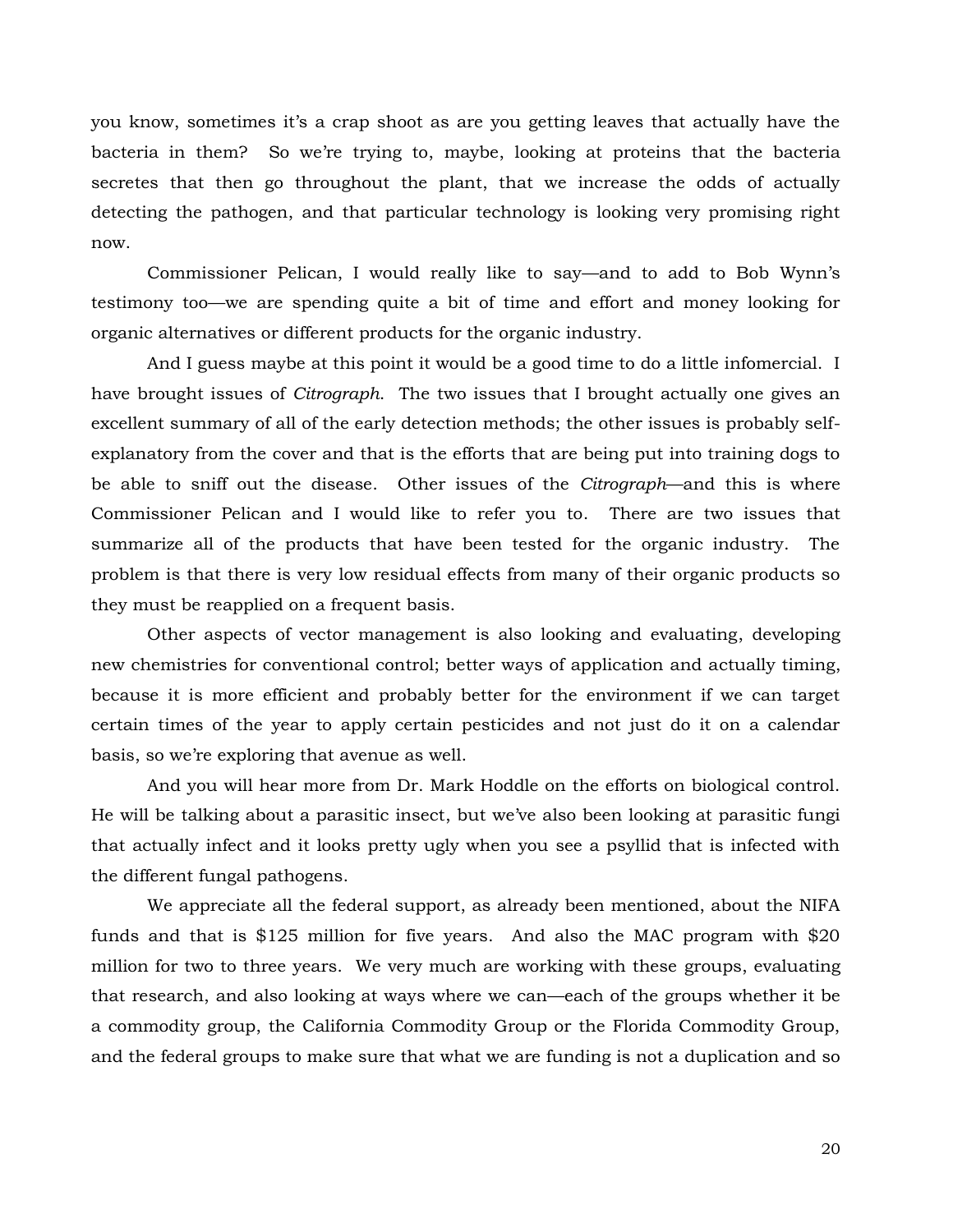that all of these funds are being spent efficiently and targeted in products or solutions that will help the citrus industry on a national basis.

Also, national funds are from the National Clean Plant Network that helps to maintain the structural integrity of the Citrus Clonal Protection Program. And that program, you'll hear, is one that provides the citrus industry with disease free plant material to start the industry—the commercial industry and also even when you go to Lowe's or Home Depot and you buy a citrus tree for your backyard, all that material is from disease free sources.

California has been and continues to be proactive. The public outreach program that was mentioned earlier began in 2006 and it began with learning how to message. Huanglongbing was—another common name for it was "citrus greening," but in the state of California where we are very "go green," and green means environmentally safe, we had to, us scientists, had to change our messaging and so that's why we emphasize the name being called "HLB," so that homeowners and the public understand that this is a severe threat to citrus and it's not a good thing.

In 2005 I attended an international conference in Brazil and one of the strategies that they were using in Brazil was all of their nursery material was produced under insect proof screens. And when I returned to California and started talking at grower workshops and seminars—I was lucky that they didn't have a bucket of tomatoes or box of stones to throw at us. But today, all of their source material and their increase blocks are now under protected screen, and we're working towards having all of their production under screen. But that required a considerable input and investment from these nurserymen to build these structures, so another example of the industry taking it upon themselves to help themselves. And, these structures were built before the threat of greening. So in other words, we've only found that one tree. All this material has gone under screen before the disease has become endemic and that is different from what our friends in Florida had done.

You're going to hear from the Citrus Pest and Disease Prevention Program and I would just like to mention that the Citrus Research Board does partner with them. As we develop different strategies, different technologies we can then pass that on to this group for actual implementation in an operational program. One of those was mentioned earlier and that was the high risk survey.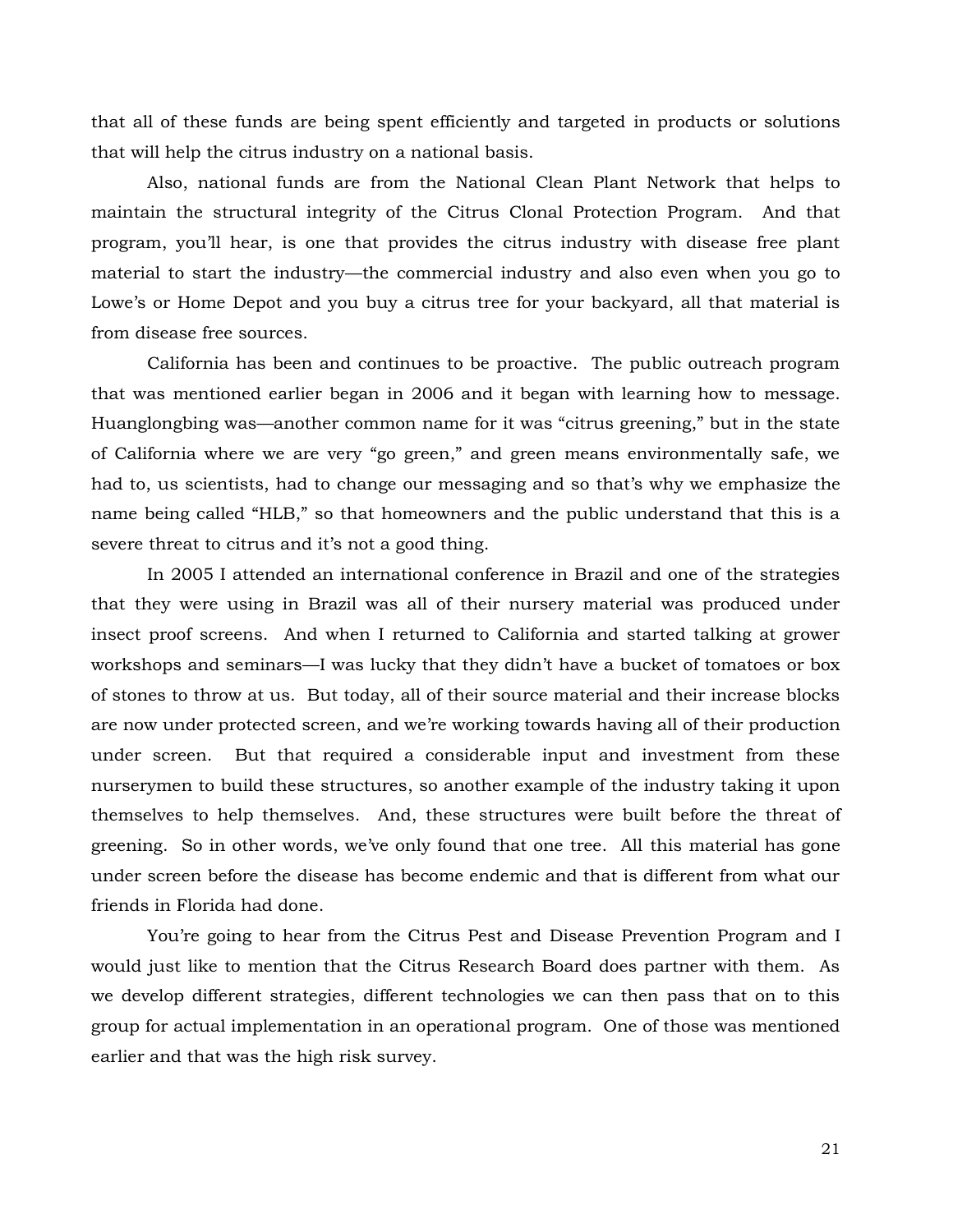So California, our goal is to search and destroy and remove trees and we're doing this by a risk based survey which is conducted statewide. You've heard about the psyllid management areas, so as we develop our research, it's being passed onto the organizers of these PMAs. Also, to the CDFA appointed Science Advisory Panel; they'll utilize this information as well to help the State come up with a good operational program. And so this disease cannot be, or the fight against this disease cannot be by one person—cannot be won by one group. It really is dependent upon partnerships and it is the partnership with USDA, CDFA, and both federal funding agencies and other state agencies to what... we learned from the mistakes in Florida. We are trying not to make them here in California.

So with that, I thank you for listening to my story.

**SENATOR GALGIANI:** Thank you very much. And our next presenter is Dr. Mark Hoddle, Director of the Center for Invasive Species Research at UC Riverside.

**DR. MARK HODDLE:** Good afternoon, Senator Galgiani, Dr. Megaro, and Ms. McCarthy. Thank you for the opportunity to present today on the work that we are doing at UC Riverside.

I was asked to present an overview of Asian citrus psyllid control efforts in California and to provide a brief resume of what the Center for Invasive Species Research does down at UC Riverside. Basically, the UC Center for Invasive Species Research we provide updates on new invasive threats that have come into California. We basically run a website which keeps everybody up to date and it's very rich with photographs, videos, blogs, that type of information. It's very public friendly. So we post pest profiles. They're all web available.

This gives me an opportunity to, I guess, bring to your attention the problem that we do have with invasive species in California. If you're not aware of this, prior to 1989, the State was acquiring six exotic insect species per year from 1989 to 2010. That has jumped to about an average of nine to ten per year, about a 50 percent increase. Asian citrus psyllid is just one of many problems that the State is dealing with right now. So I'm the director for the Center and I help coordinate these types of efforts against some of these invasive species problems.

So what is the problem with Asian citrus psyllid in California? We've heard a lot of discussion about ACP this morning but very little information has been provided about the biology of this insect so I'd like to quickly cover that now.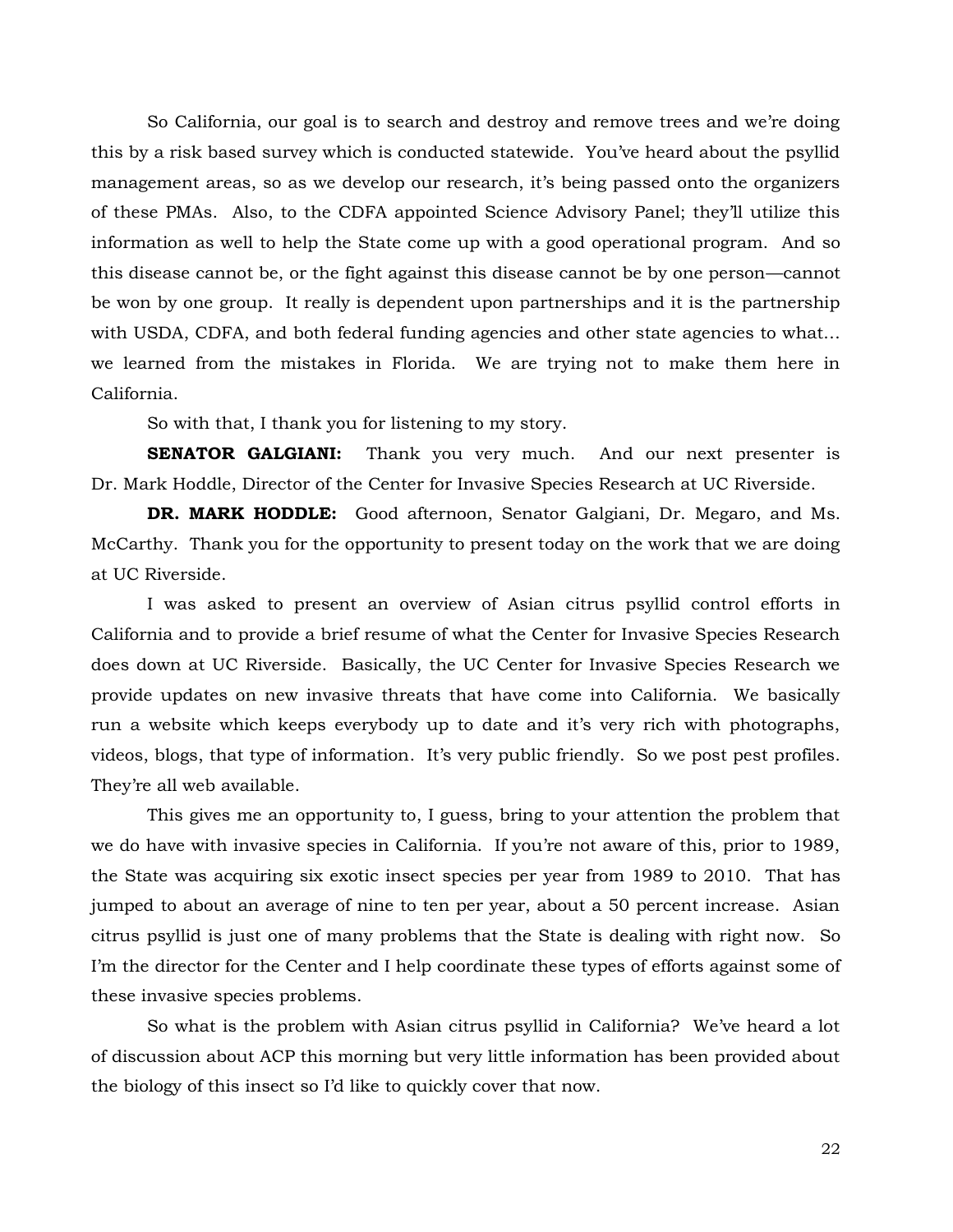Asian citrus psyllid vectors, or it spreads, the bacterium and it's the bacterium which kills the tree. And it's this bacterium that lives in the phloem, or the food conducting tubes of the tree, eventually clogging them and causing all sorts of disease type symptoms in the tree. Once those disease symptoms appear, the tree is considered to be infected, obviously, and the disease is known as Huanglongbing. So you can think of these psyllids, which have wings, as flying syringes. They're small insects about the size of an aphid, but they have a mouth part that's like a needle, which essentially acts like an injection. So these psyllids have bodies full of bacteria. The bacterium multiplies in their bodies. They can acquire these bacteria when feed on infected trees. The immature stages of the psyllid don't have wings. They can't fly from tree to tree. So if the mother lays eggs on an infected tree, those nymphs, when they feed on that tree by sucking the juice out of it, they will acquire the bacteria. They will develop wings when they become adults, and they will fly onto trees and spread the bacterium that way.

So HLB is present in California. You heard Mr. Wynn talk about the Hacienda Heights find. I think it would be prescient to say at this stage, that it's likely there are more HLB infected trees in California; we just haven't found them yet and that's part of the research effort for this early detection. Once the tree has visual symptoms it's too late—it's dead. Trees die within about five to eight years according to research out of Florida post-infection but by the time you see those visual symptoms, psyllids may already have fed on those infected trees, acquired the bacteria, and they will have spread it. So these new technologies for early detection are very important in trying to manage HLB at this initial stage.

So the control measures that have been targeting Asian citrus psyllid in California, there have been several initiatives taken against this pest. They're all aimed at controlling or reducing psyllid numbers. And as you have heard, if you reduce the numbers of psyllids, there are fewer of them to acquire the bacteria that means there are going to be fewer of them flying around the state from tree to tree. That should lower the rate of spread of the disease. So those are really the overriding goals of the management project—to drop psyllid numbers to lower levels than they currently are.

So one of the control measures that have been implemented—you've heard about this—have been pesticides for controlling Asian citrus psyllid. They've been very important tools for suppressing past numbers in urban areas.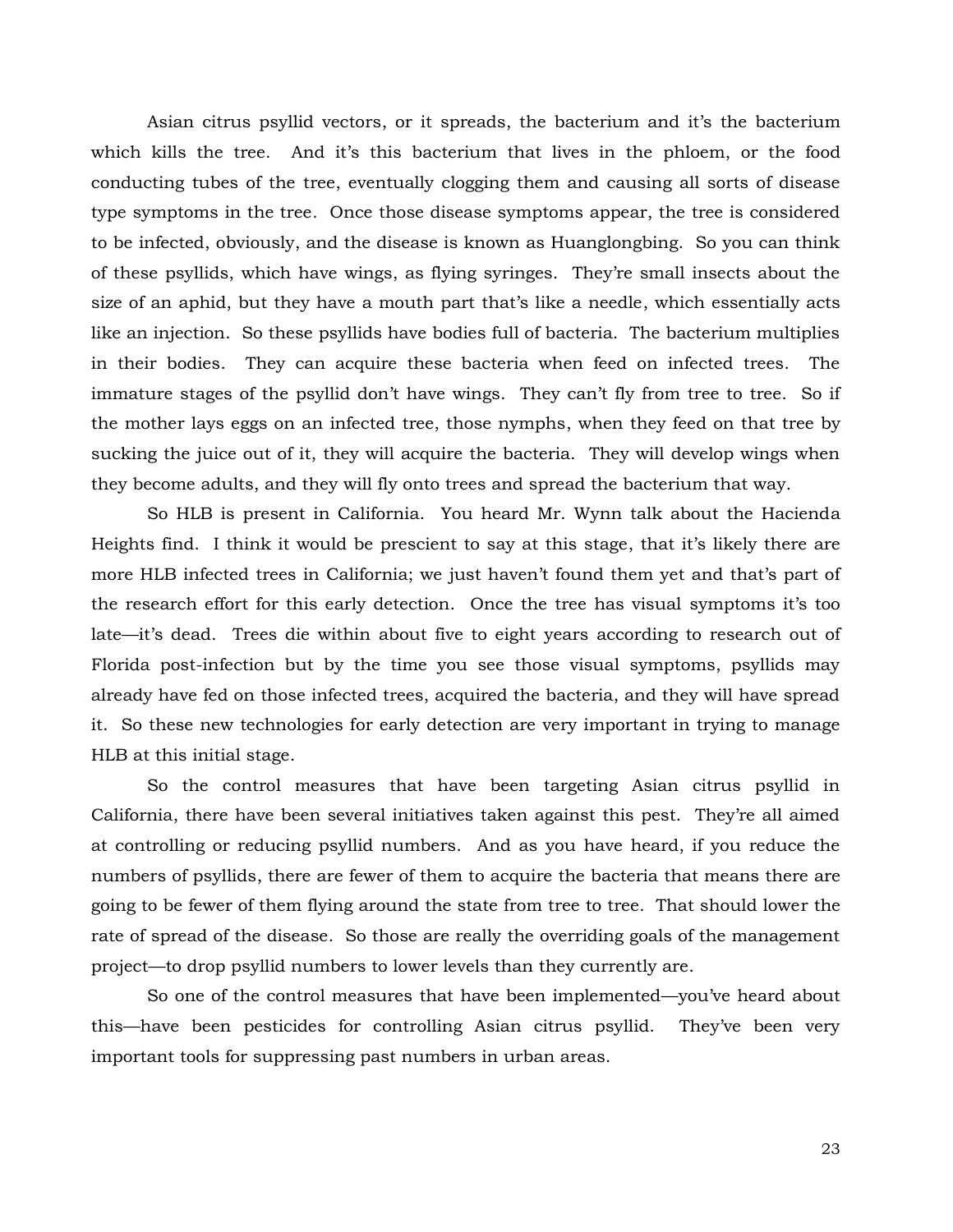There are some statistics that are sobering to indicate why this is not a sustainable program. There was a spray program that was running in the greater L.A. area. I think it was abandoned in early 2012/2013. If Helene's still here she might be able to verify when those termination dates were. The program cost about \$4.7 million to run; about 47,000 properties were treated with these pesticides. They had infected citrus trees in them. That sounds like a lot. It is a lot of properties. But that represented about 6 percent of the urban area that needed to be treated. So some estimates have suggested that there is more citrus growing in residential areas than all of the commercial zones combined in one area so that's a lot of trees that need to be treated.

So these pesticide options for organic growers, if you have heard, are very poor at this stage. We have evaluated a lot of registered pesticides for the control of ACP. These organic products have very low efficacy. We've also trialed emerging products that have not yet reached the use in California. They do not appear to be very promising as well.

So this puts us into a situation where the conventional pesticides that we are now using, we run the risk of the psyllid developing resistance to these chemicals and that has already started to develop in Florida. So that's another lesson we need to learn from Florida. Is that the conventional pesticides need to be managed wisely or else we will have resistance issues.

So this brings me to the section that I've been mainly responsible for and that's the biological control effort targeting Asian citrus psyllid and our work is focused in the Punjab of Pakistan. I've been working there for about two and a half years now. We visited the Punjab six times, working there anywhere from weeks to a month at a time looking for natural enemies that attack Asian citrus psyllid in that part of the world. The reason we chose Punjab is that it's thought to be part of the native range of Asian citrus psyllid. The Indian subcontinent is thought to be where this insect evolved. It has subsequently spread from there as people have moved citrus plants or citrus relatives around, and the psyllid and the disease have hitchhiked on those plants.

The other good thing about Punjab is that the climate is a very good match with California. It's about a 70 percent similarity. So natural enemies that we import from Pakistan, we want them to be well adapted or pre-adapted to the prevailing climatic conditions in California.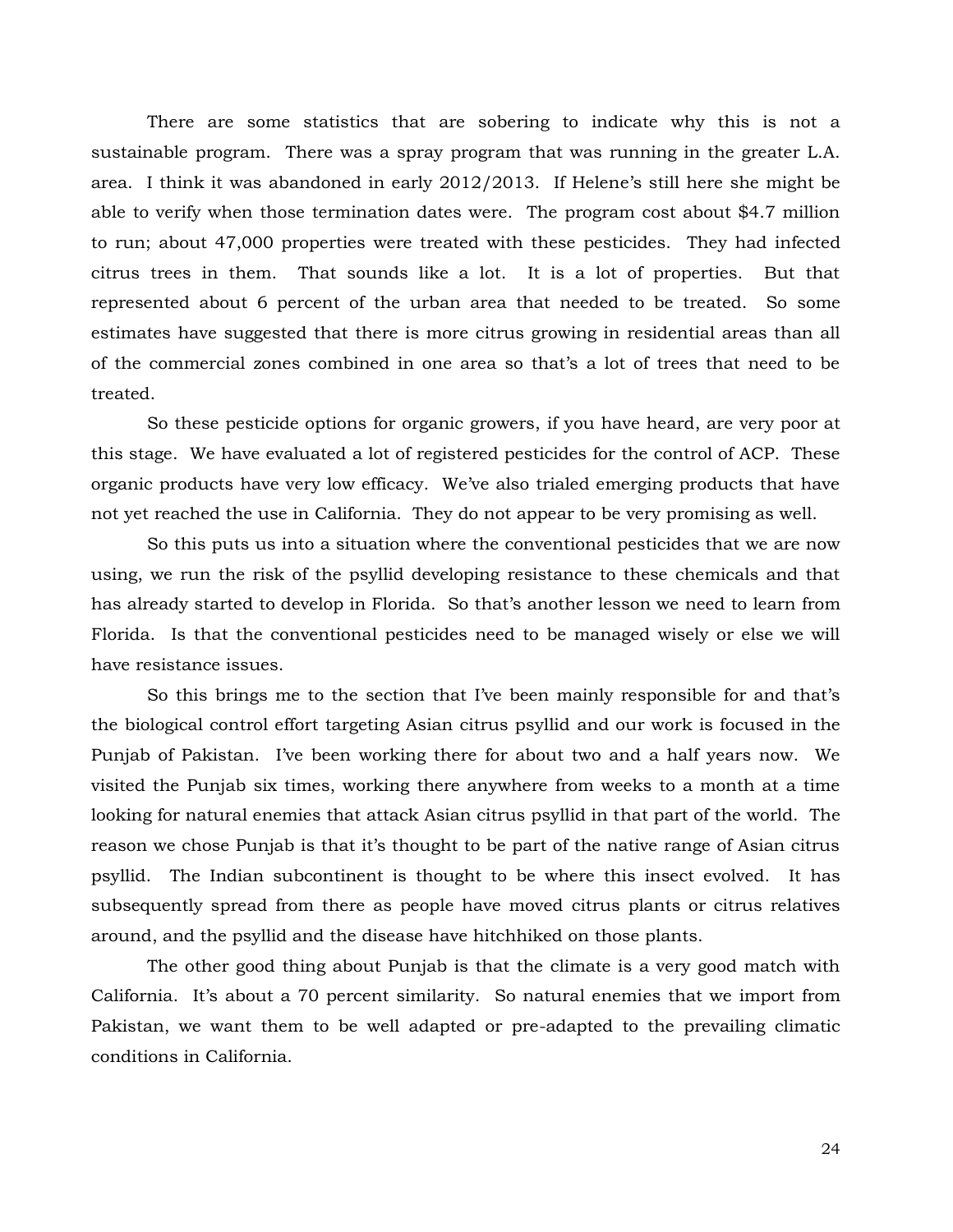So as Mr. Wynn indicated, we have imported two species of primary parasite that attack the nymphs of Asian citrus psyllid. These were taken into quarantine at UC Riverside. We can't automatically release these parasites. We have to go through a very strict safety testing process. This takes about 18 months to complete. We expose nontarget species to these parasites. And the purpose of this work is to ensure that the parasites will not cause any undue environmental damage to California. Once we have completed that work, we pass it onto the USDA for review and we have been issued a release permit for one parasite—Tamarixia radiata. It's widespread in Florida. It was not present in California when we started this project. The CDFA, who partnered with us along with the USDA, have managed to mass rear and release about 800,000 of these parasites now. They are well established in parts of Southern California. They can provide up to 60 to 95 percent suppression of Asian citrus psyllid, so that can be substantial at certain times of the year and it's really the best control option that we have for backyards right now.

The second parasite, diaphorencyrtus aligarhensis, the safety testing for that parasite was finished a year ago. The USDA issued on the 27<sup>th</sup> of October, a finding of no significant impact and the release permit is with the CDFA now and I received an email that that's being expedited. So we hope to be able to release a second parasitoid against Asian citrus psyllid within the next couple of months at the latest.

So that's the summary of the biological control program. And I'd like to turn now to summarize some new work that's been coming out on the use of odors to attract Asian citrus psyllid or possibly be used as repellant for Asian citrus psyllid.

As you have heard, the yellow panel trap, or the yellow sticky traps, are not particularly effective at luring in large numbers of Asian citrus psyllid. They respond to a variety of stimuli in the environment. These were obviously visual cues. And they also respond to odors.

So some work that has been recently published out of UC Riverside by Anan [Anandasankar] Ray indicates that there are some odors that are released by citrus that Asian citrus psyllid finds quite attractive. These have been identified and they may have some immunity to be incorporated into these traps and we could increase the sensitivity of these traps but they're not going to be as sensitive as pheromone traps for monitoring moths or other invasive insect pests that rely on, you know, host specific chemical cues that are released.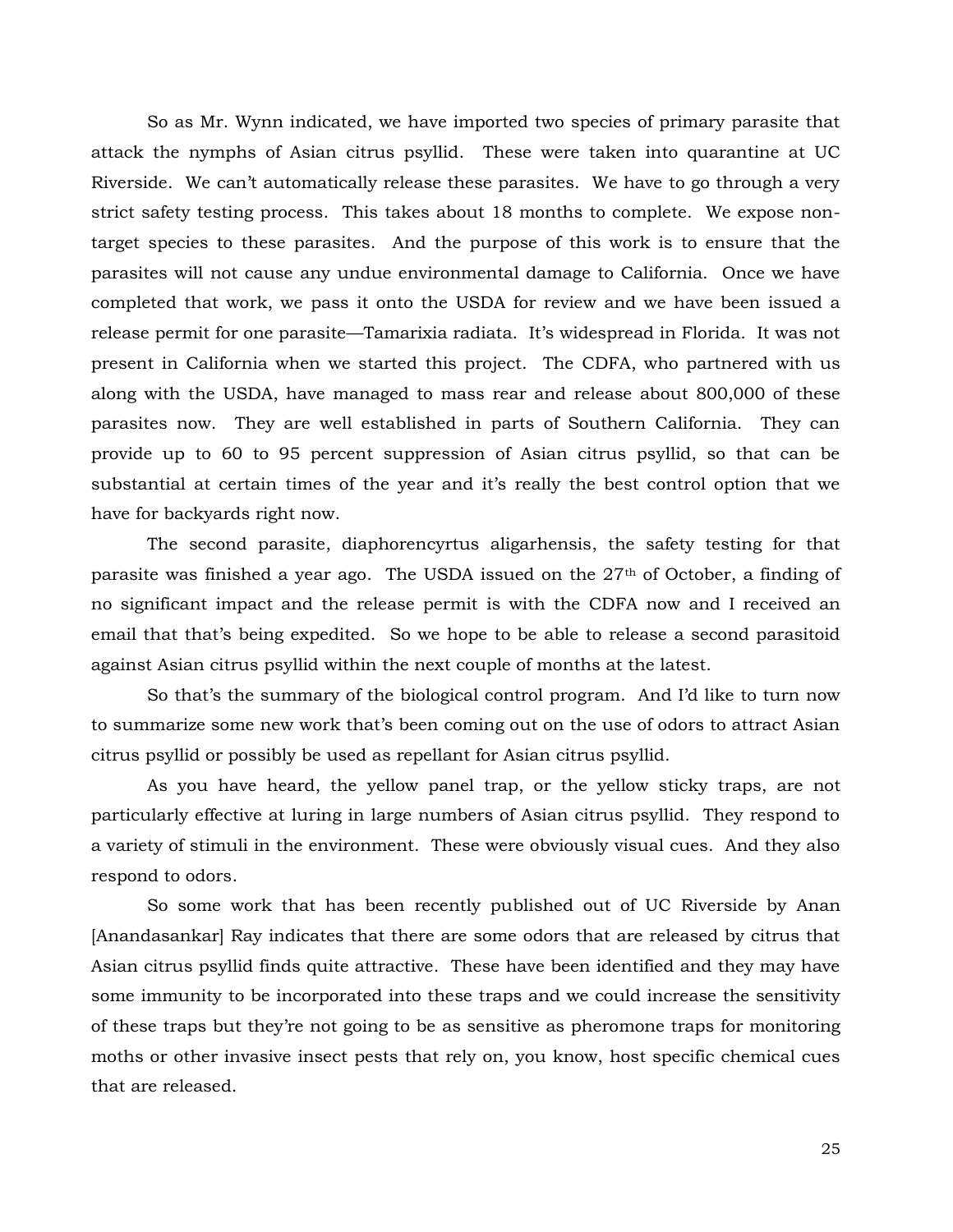So in conclusion, I would like to say that ACP and the HLB combination is going to be extremely disruptive to the California citrus industry. An economic analysis published by Florida indicates what may be in store for us if we don't get onto this problem early. We're already on it early but we need to keep up the effort.

And I would like to share with you some statistics that the Florida Economic study has published about two years ago:

- The Florida industry is worth about \$9 billion per year.
- Production costs have increased by over 49 percent.
- And now HLB is widespread throughout the state.
- More than 6,000 people have lost their jobs because the industry has been contracting due to the death of the citrus trees.
- Annual losses are estimated at approximately \$300 million per year.
- And more than 50 percent of the 600,000 acres of commercial citrus in Florida have HLB now. It's probably closer to 100 percent, but that's the estimate right now.
- Some folks have suggested that if nothing is done in Florida that provides a solution their industry may have less than 10 years to go before it's commercially unviable.

So, massive efforts underway in California to develop those management plans, you've heard about those from the CDFA and the Citrus Research Board. This has been a highly collaborative effort amongst all these agencies. And I'm pleased to say that I think we're doing a very good job with the resources that we have and the amount of interagency collaboration that we have.

So that's it.

**SENATOR GALGIANI:** Thank you. That's very promising. I had no idea of the collaboration on work that's done with researchers in other countries to identify parasites that can attack the psyllid or any other pest.

**DR. HODDLE:** Right. So a lot of the work we do on invasive species is done overseas. Those pests originate from other countries, so part of my job is to go back to those countries and look for those natural enemies to bring back to California.

**SENATOR GALGIANI:** That's fascinating. Thank you very much. Very informative.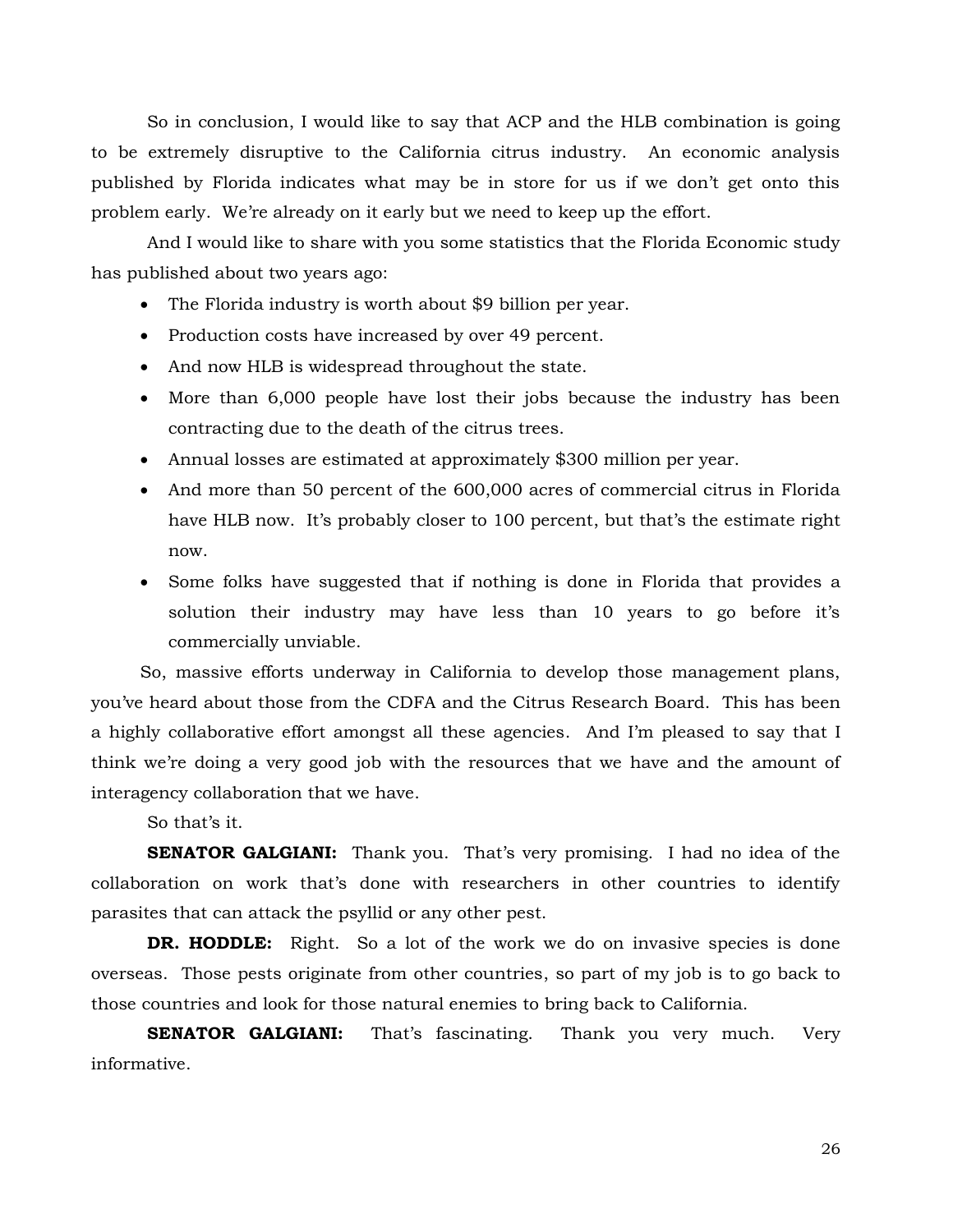And next we have Dr. Georgios Vidalakis, Extension Specialist and Plant Pathologist, Director of Citrus Clonal Protection Program at UC Riverside.

Thank you.

DR. GEORGIOS VIDALAKIS: Thank you. Thank you for the invitation, Madam Senator. I was invited here today to give you an overview of the Citrus Clonal Protection Program and to discuss with you current research and methods to improve HLB detection and close with future progress and research for solutions towards ACP and HLB eradication.

The Citrus Clonal Protection Program is the first program of its kind in the world. It was based on the original discovery from Dr. Fawcett in 1930 at the citrus experiment station at UC Riverside that if a tree, if a citrus tree is infected—but back then the biggest problems was a disease called citrus psorosis disease—if a tree had the psorosis disease and you propagate more trees from that tree, if you use that tree as your source to propagate more trees, the progeny trees will also have the disease.

So talking about collaboration, back then the state of California, USDA, various researchers in the industry, primarily growers and national industry came together and they established the Psorosis Freedom Program, which, back then, the available technology was to visually inspect trees for symptoms of the disease and exclude them as sources for propagating material. Based on that principle and that idea, the Citrus Clonal Protection Program today is responsible for the introduction of citrus propagating material from around the world into the United States through a program that includes therapeutics and diagnostics to ensure that the source trees that we are using as a nursery industry and as growers, do not have any graph transmittable diseases or diseases in general that can harm our industry.

The process takes roughly 24 months so we need to be proactive and make sure that we have material similarly to the insects. There is material, citrus material, that's growing in Asian countries—where it's the origin of citrus—and may contain pools of resistance, genetic resistance, to the disease. In addition, Florida's breeding programs were decimated by the disease, but at the same time, those evaluation plots the breeders had in Florida, they would have what they called "tree survivors," which meant that that tree standing there that survived the infestation infection maybe is promising as a pool of resistance against the disease.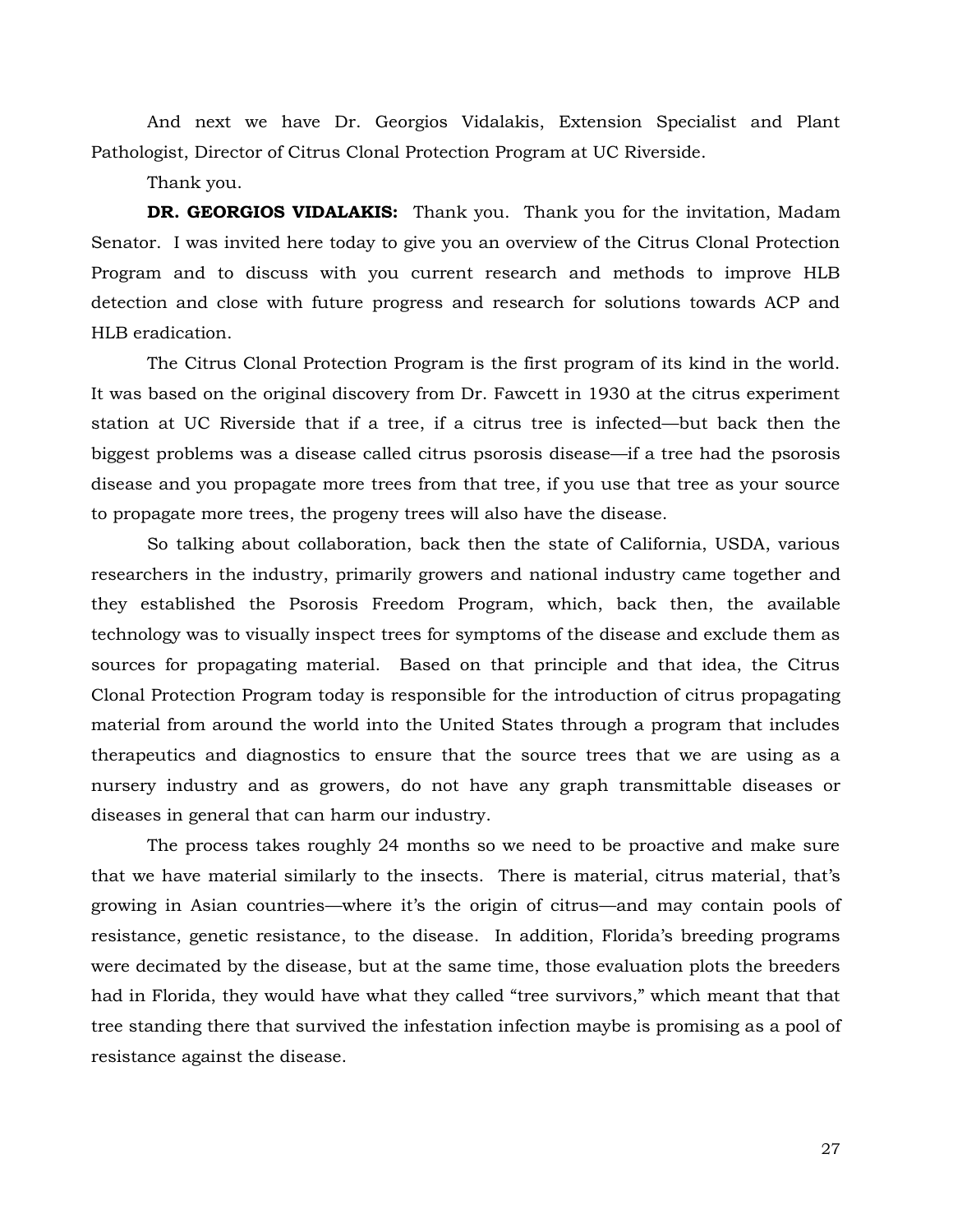So you've already heard the term "MAC," they used the program and we also heard about the research from the CRB, both those agencies are supporting, currently, the CCPP, the Citrus Clonal Protection Program, to introduce those varieties right now before we have an outbreak of the disease and have material available for breeders, researchers, and the industry down the line.

The comment you've heard from Dr. Polek about the citrus nurseries, it's very, very critical. Our friends in Brazil and in Florida really told us either you make the citrus nursery part of the solution or part of the problem that's called HLB. So you make sure that your nurseries move inside protective structures before the psyllid arrives in the state and before the disease is spread. And that's what happened in 2010 when the bug—up to then, the citrus nursery, what we call the "registration program," was a voluntary program. But, by law in May of 2010, the program became mandatory. For anybody that propagates trees in the state of California has to follow those mandatory rules. And one of the basic rules is that the material that they're using to propagate trees has to be originated from the Citrus Clonal Protection Program.

Programs like CCPP operate at the exclusion level. The three basic principles in plant pathology is: exclusion, eradication, and management. You keep a disease a problem away; you don't have to worry about it. If it moves in, you need to detect early and move to swift eradication. And if disease or a problem establishes itself, you have to manage it and live with it. And as you move from exclusion to eradication to management, the cost of those programs is exponentially different. We invest right now a little bit less than half a million dollars a year for the CCPP. You've heard already the millions of dollars spent annually for eradication which we are now. And it's guaranteed based on what we see in Brazil and Florida, that living with the disease, managing the disease is going to be an even greater investment. So those kinds of programs that we exclude the problem before establish are very, very valuable and they have a high cost benefit type of return.

And in addition, I mentioned to you that the basic program basically was in place since the 1950s. It was revamped in the 1950s after more discoveries, and those programs are on. When the faucet is on, they move forward and they are there and they are present. And HLB is already there now, but in Florida it went south; the industry went downhill very fast because they were hammered for years and years because of citrus canker and they were weakened by that disease and that's why HLB had those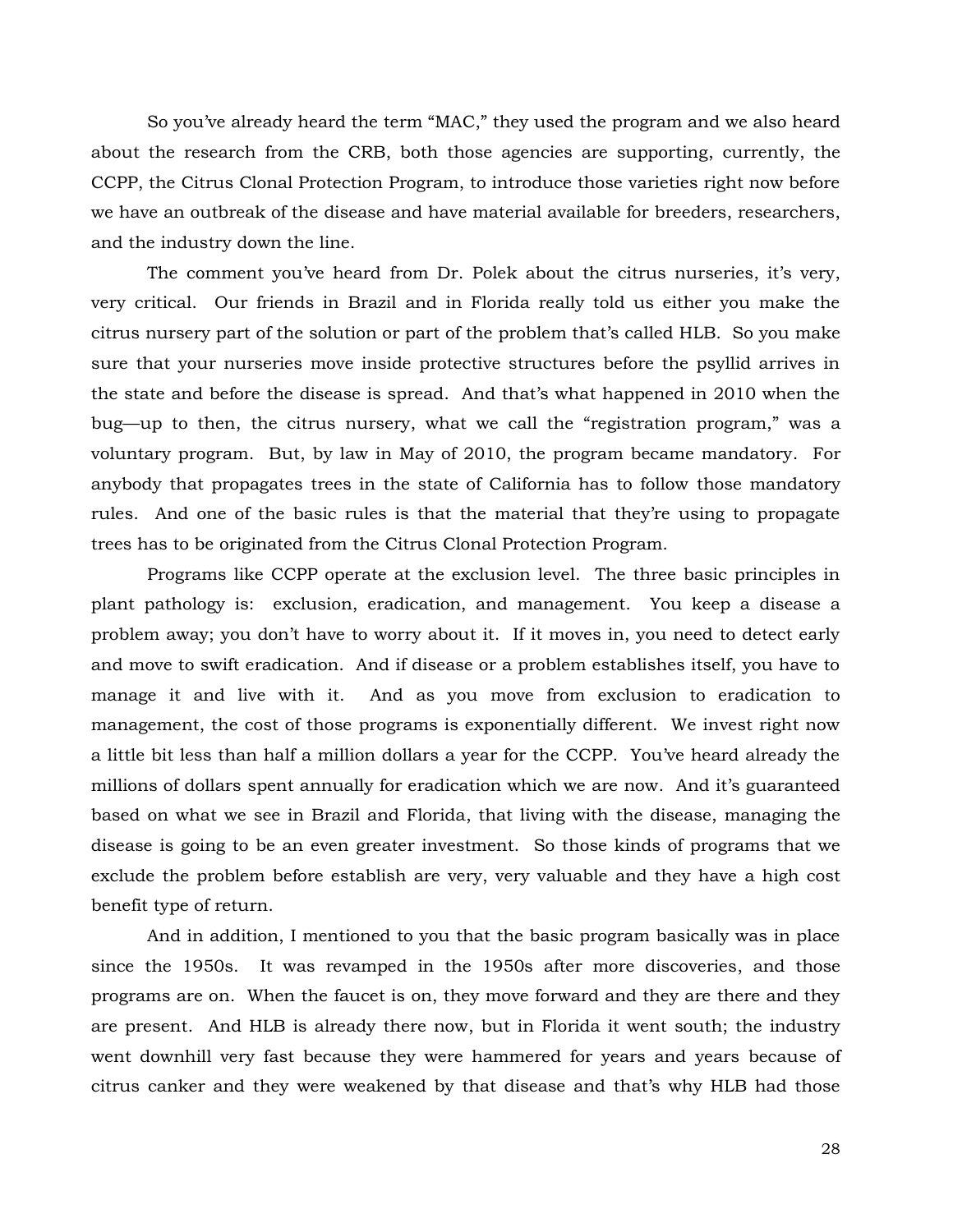devastated effects. We don't have citrus canker in California. Similarly, the industries in Brazil are hammered by diseases like citrus variegated chlorosis, or citrus leprosis. So programs like the Citrus Clonal Protection Program makes sure that not only HLB but all these other diseases that they may, you know, synergistically have an effect to the industry stay away.

Finally, the Citrus Clonal Protection Program, it will be the platform to distribute any kind of new technology in terms of resistance down the line. We cannot just go, when the breeder develops a resistant variety tomorrow morning, you cannot just start propagating trees from that variety because we may start distributing another pathogen or create another problem. So with the CCPP, we make sure whatever genetic material is developed against the disease is distributed properly and safely. We distribute roughly 35,000 buds a year, which is the eye that the tree can be developed from. And talking to nurseries they can produce 200 trees from each of the CCPP buds a year, which makes it really quickly, you know, within a couple of years you have millions and millions of trees produced by a single bud that the CCPP developed.

And with that, I will close on the item of the Citrus Clonal Protection Program and move onto the research methods for improved HLB detection. Dr. Polek gave you a nice overview of the different approaches that we're taking. And again, if we have to classify them, we have the pathogen, we have the host. We are looking at the pathogen either directly, detecting the pathogen from its molecular signature, looking for its DNA for example, or from its protein signature, looking for secreted proteins, as Dr. Polek mentioned. We're also looking at the host responses which also are layered at the molecular level. There is a lot of signaling of RNA that takes place in the plant when it's infected with a disease or if it's infested with an insect. So we're looking at the molecular responses. We're looking at the protein or metabolic responses and all the signals that the plant is exchanging in the environment, like the volatile compounds.

That summarize, I don't want to become very technical. But basically, any avenue and any idea at this point of time of the pathosystem is under investigation. And the sampling, as Dr. Polek mentioned, is very, very important. We're looking at branches, at leaves, at roots, everything is on the table in terms of diagnostics and early diagnostics are a key for any successful program.

In terms of the research solution for eradication or management of the disease; we can classify them in three areas: we have the short term, medium term, and long term.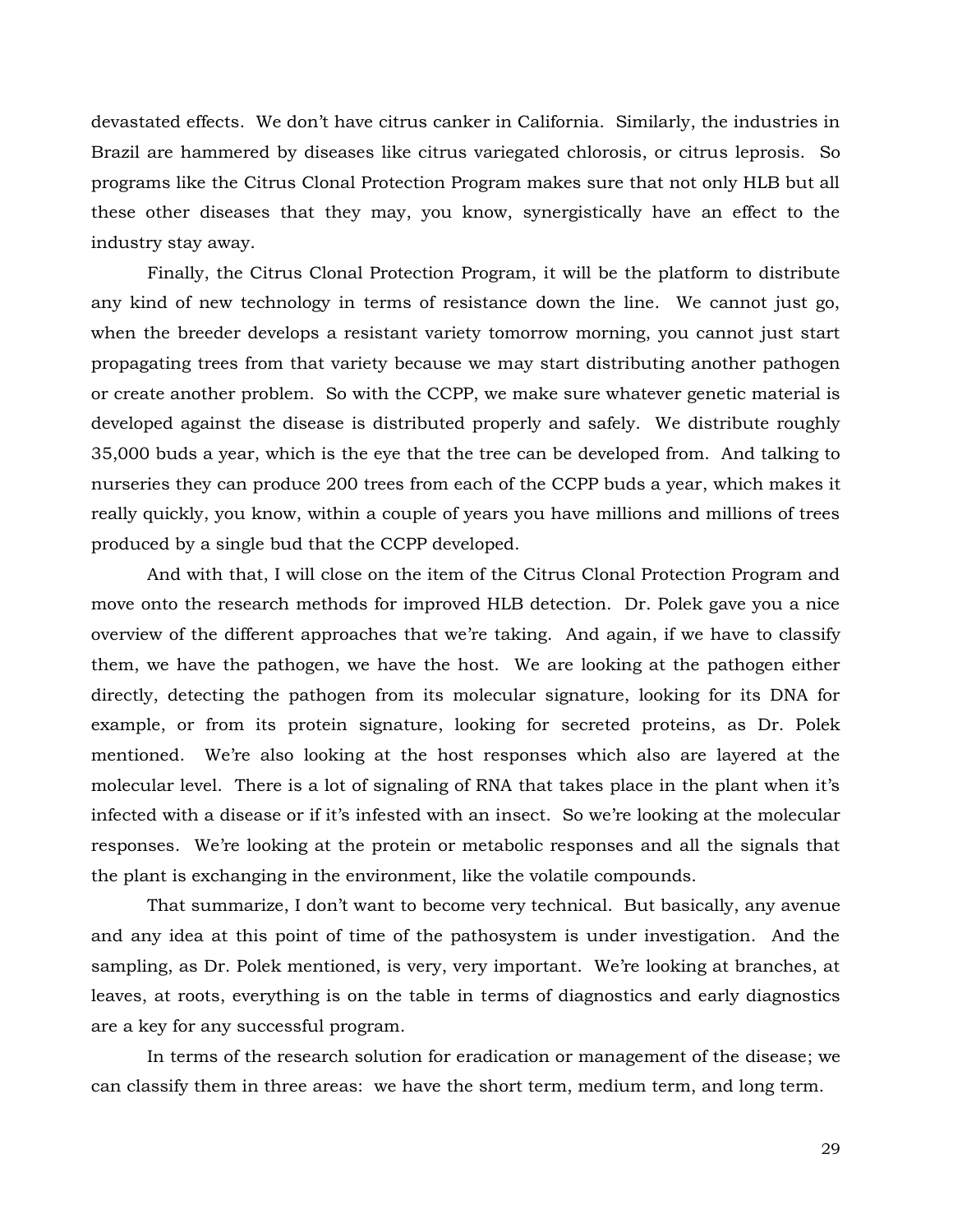Short term is basically what we're discussing in this room today. Survey for the insect, treatments for the insect, early detection and eradication of the disease. We know that we cannot—humans cannot beat insects, period. I mean, they are so well adapted and so, evolutionary speaking, they have the advantage. So these kind of short term solutions, they are not sustainable. You've heard already from Dr. Mark Hoddle about resistance in insecticides and not having a perfect trap and so on and so on. So these short term solutions are just buying us time so we can develop technologies to move forward.

In terms of medium term solutions, again, all the ideas are on the table. Right now, a researcher that started his career at the University of California Riverside, Dr. Bill Dawson, he's using another pathogen that demonstrated the citrus industry in the 1930s, between the 1930s to the 1960s killed 60 million trees worldwide. The citrus tristeza virus. And he has managed to convert this virus to our ally against HLB. So he has this virus and he has developed the technology to incorporate inside the virus genome antimicrobial peptides and this virus lives exactly where the HLB bacterium lives, lives in the phloem. While the virus is there replicating and doing its business, it doesn't have the capacity to kill the tree because we have developed technologies that they are resistant—citrus trees are resistant to this virus. But at the same time, it is producing natural compounds that they are combating the bacteria. So this is a technology that they can take as—it can be a bridge between short term and long term solutions, because a long term solution for development of resistance may take 20, 30 years and we don't have that time. So if you have a mature tree living in the field, you can introduce that virus that is not going to harm the tree and that virus can compete with the bacterium and take care of it while you're developing your long term strategies.

Similarly, there is a research effort to start the entophytic organism of citrus. Citrus is not sterile. There is fungi, bacteria, viruses, viroids leaving into the citrus system that they're not harmful to the citrus but using the principal idea of the tristeza virus maybe we can use to our advantage to compete with the disease.

So these are a few of the ideas and research going on in terms of medium term solution in addition to training of canines and developing new diagnostic technologies, either molecular or cellular logical, and so on.

The silver bullet, or the Holy Grail, for any disease is management, is development of tolerance or resistance. And because of the nature of the citrus tree, we cannot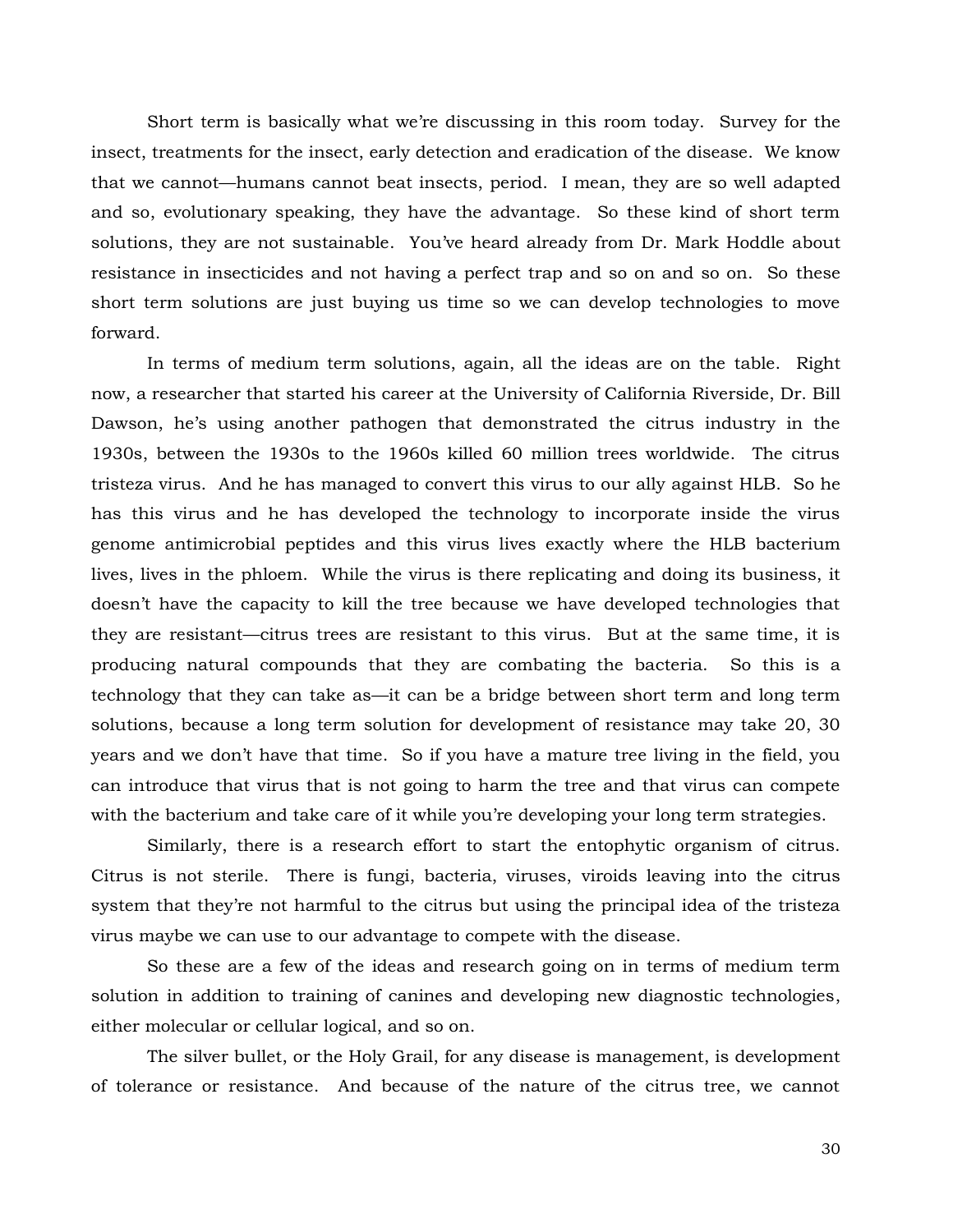develop fast enough crosses to breed the resistance into the citrus. You need to wait five to seven years to get the flower, and the tree, and then a set of fruit, and then get the seeds from that fruit and plant them and wait another seven years to evaluate the tree. If it's resistant, then collect its seeds and its progeny and make your crosses and keep moving and moving. Just to complete three generations of citrus breeding, you need 20 years. So that doesn't mean that it's not ongoing. People are working on that. It's just going to take time. And there is no question that modern genomic technologies, that we can go and modify the citrus genome to our advantage and against the disease will be a major player against this battle.

And when I talk to the public I use the analogy of electricity. So electricity is a great thing, you know. It keeps—helps our kids study at night; and keeps hospitals running to keep people healthy. But if you take your tweezers and you plug it in the socket, you're going to fry yourself, right? So technologies themselves are not a bad thing; it's how we use them. And there is no question that based on long experience now with using genome editing, basically, that we can use this technology carefully and properly to find solutions to this problem. There is currently at least two that I'm aware—two lines of citrus in Florida in field trials that they're expressing antimicrobial peptides that are produced naturally from other plants; from peanuts or other hosts and they're looking very, very promising.

So in terms of technology and for researchers to provide long term solutions in terms of resistance intolerance, we have the tools; we can do it. I think the battlefield will be in public education and explain, you know, how to use these technologies to our advantage. And researchers are doing their best to make sure that the, you know, any foreign expressed genes or peptides from peanuts and so on, they don't move to the fruit. They're restricted only to the root stock of the tree and so on. So the technology will be easily accepted and put in use. But no question that this kind of technology, including classical breeding and if we call it "accelerated breeding" with genomic technologies, it's a long term process. It's going to take decades, and in the meanwhile, we need to utilize all these other tools: exclusion with programs like CCPP; surveys, early detection and eradication, with all this effort you have here today for meeting term solutions and to buy us time so we can invest and find a long term solution for the problem.

Thank you for your attention.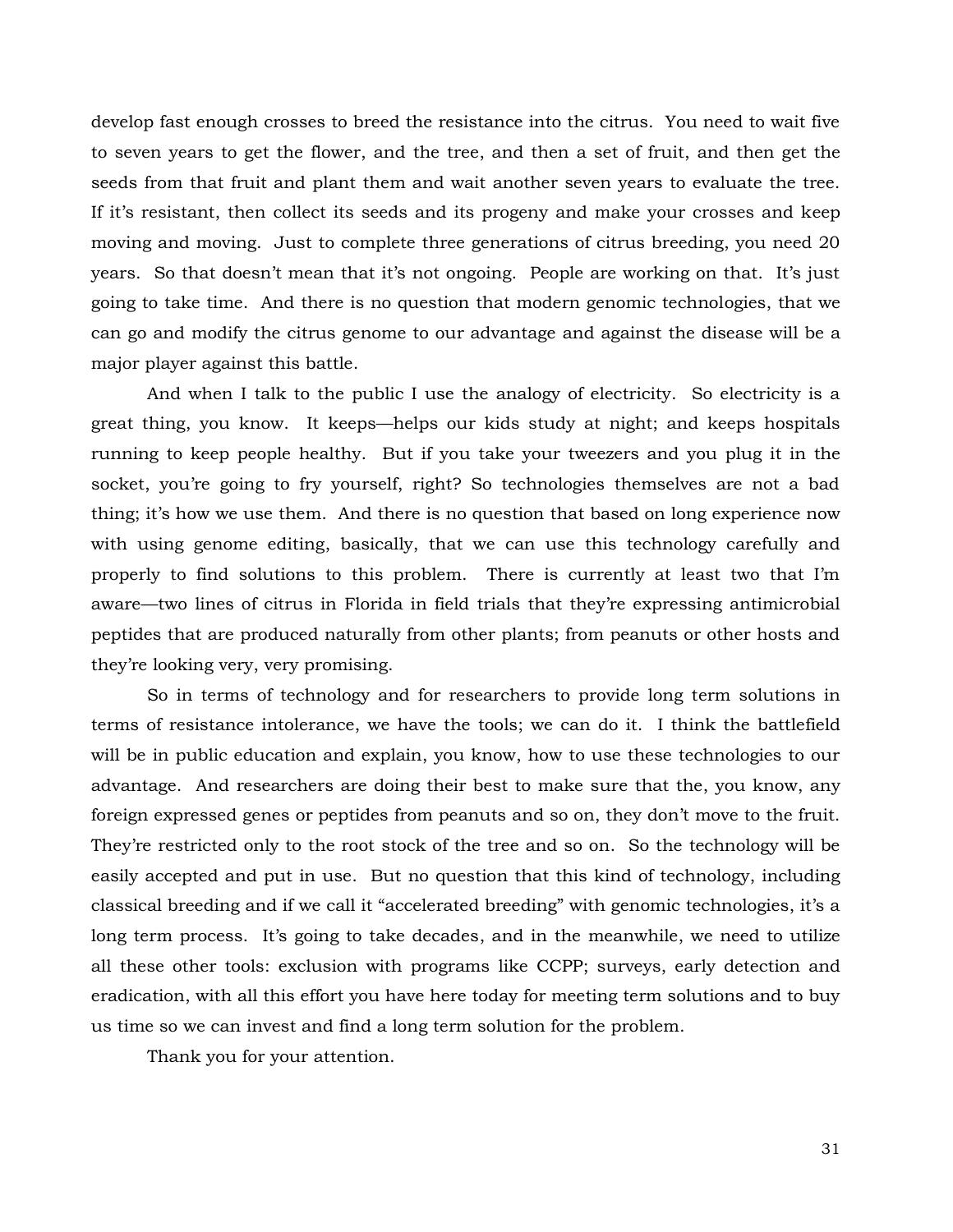**SENATOR GALGIANI:** Thank you. Thank you very much to all of the panelists. And also with us today, we have Victor Francovich, who is the consultant to the Chair of the Agricultural Committee in the Assembly, Susan Eggman. Welcome Victor, and thank you for joining us.

Our third and final panel includes: Joel Nelsen, President of California Citrus Mutual; Nick Hill, Vice President of the Green Leaf Farms, and Chairman of California Citrus Pest and Disease Prevention Committee; and Michael Frantz, Co-Owner of Frantz Wholesale Nursery. Welcome. And thank you.

**MR. JOEL NELSEN:** Thank you, Madam Chair. I want to thank you for the opportunity to discuss the California citrus industry's response to one of the most insidious diseases to affect the commodity vectored by one of the most challenging bugs that we have witnessed California, and I would argue across the nation. The Asian citrus psyllid is the challenge; Huanglongbing is the disease as you have heard.

In January of 2010 a new law was chaptered, one supported by the Chair, which allowed the industry to organize itself into a coordinated body for defending 285,000 acres of California citrus, as well as millions of trees in backyards and parks throughout California.

Actually, the battle was joined in the fall of 2009 as the urgency legislation was signed a scant eight months after it was introduced. All this came about after many growers and members of Citrus Mutual and our industry travelled to Florida and witnessed the catastrophe that was unfolding. As I speak before you today, Florida acknowledges that over 250,000 acres have been bulldozed because of the disease. Brazil admits to removing over 20 million citrus trees. Both of them acknowledge that there is more to come. Texas is in a losing battle to protect their small industry. Mexico has Huanglongbing in every citrus producing state and it's spreading like wildfire. There's no known cure and as you've just heard, there's none on the horizon.

The 3,900 citrus growers in California supply our nation with 85 percent of its fresh citrus supply. We are a \$2.4 billion commodity employing approximately 12,000 people, most of which are year-round employees. There is at least another billion dollar ripple effect and another 10,000 people dependent upon our industry for their job. We provide close to \$700 million to the general fund via personal and business income taxes, fees, permits, and other revenue streams.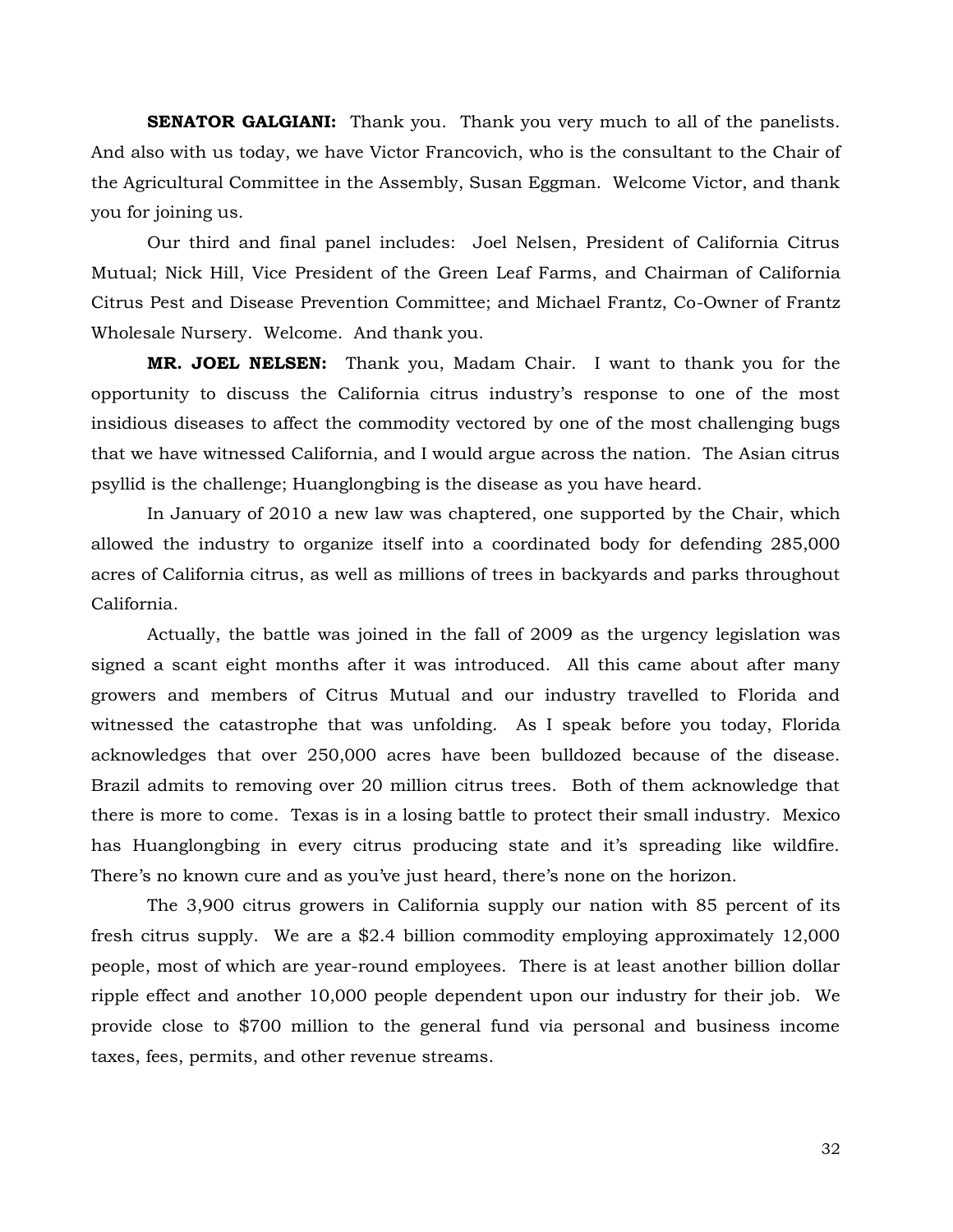When we, the industry, travelled to Florida and witnessed the devastation, we knew we needed to learn lessons of what not to do. And one of the lessons we learned was not waiting for others to act. The industry put forth the legislation and without a grower vote, agreed that a \$15 million program should be initiated that could leverage partnerships from others. Three years later—if I might add—our Secretary of Agriculture was obligated to ascertain the level of grower support for this program.

During the summer of 2013, a comment period was opened, grower meetings were held, and not one negative comment was received. The Secretary determined that a grower vote was not necessary and not one protest was received as a result of that decision. The industry is united in this effort.

Our \$15 million per annum contribution to this program has been augmented by a USDA allocation of somewhere in the neighborhood of \$9- to \$11 million. For four years the partnership of USDA, the California Department of Food and Ag and industry have spent \$100 million to find the Asian citrus psyllid and Huanglongbing before it finds our backyard trees and our commercial citrus industry.

The detections in Santa Clara and San Joaquin Counties were disappointing but they're not a setback. On Wednesday, our industry advisory committee authorized a million dollar program augmentation to ascertain the level of Asian citrus psyllid population and eradicate that bug before it becomes an endemic population.

No tree, no variety, and no area are immune from the ravages of this disease. And once you see the symptoms, as you've heard, the tree is dying; the fruit is not viable.

The bulk of our citrus production is in the lower San Joaquin Valley but Ventura is vibrant with the lemon industry. Riverside, where the birth of the California citrus industry began, and Imperial County remain vital to year-round citrus production. California leads the nation—and we're proud of it—in the production of navel oranges, lemons, and these exciting new varieties of mandarin fruit. We have 30,000 acres of summer or Valencia oranges, and our grapefruit tonnage is growing because of Texas' and Florida's demise.

The California citrus industry has spearheaded something that no other industry has been able to accomplish relative to HLB and the Asian citrus psyllid. We're not waiting for devastation to occur—as I stated earlier—we're not waiting for government to fund; we're not allowing others to dictate what must be done. There are three equal partners in this effort and together we've slowed the spread of the psyllid.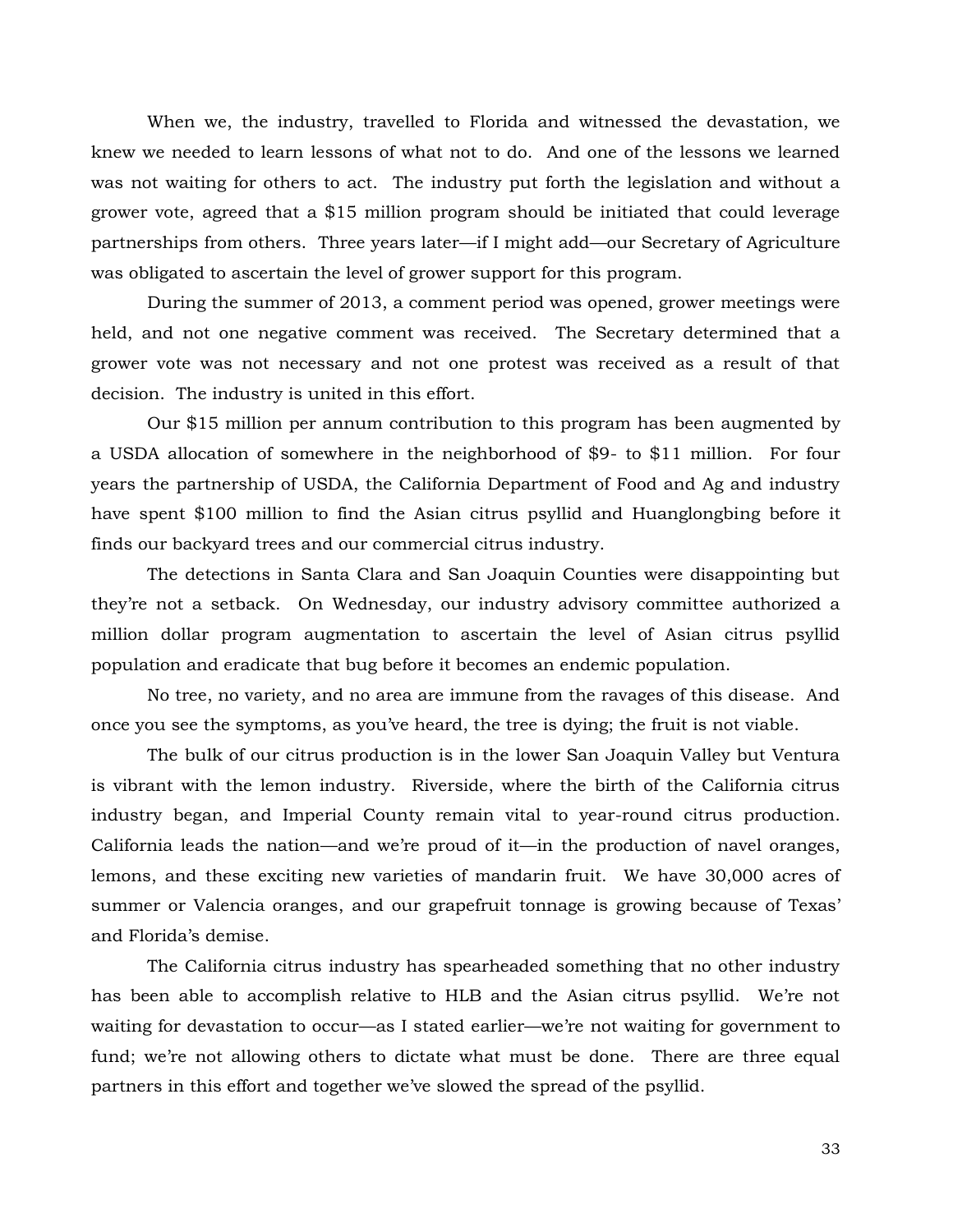Historically, approximately five years after an endemic population has been identified, Huanglongbing is discovered usually in several locations but not in California, at least not yet. We're funding, we're detecting, we're educating, we're researching, and we're leading, and we're communicating. We've been asked to attend a citrus conference in Australia this next March, to relate to that industry and that government how and why our program appears to be working. They want to use our roadmap. On the opposite side, we've hosted several industry and government representatives from other citrus production areas and several countries as they sought to model a program after ours.

This unparalleled battle is designed to buy time so that research can find a cure, find a beneficial insect, find a lure and/or find a systematic approach to protect our iconic industry.

Madam Chair, do you realize we were the first commercially viable, permanent crop in California? We were the first industry that partnered with the University of California to put together a field research station. We were the first industry to transition to low volume irrigation. There's a lot of firsts that I could speak to but you get the idea.

There is no alternative presently other than to sustain the battle and educate all of the citizens as to the importance of victory. We need victory to save the trees in the backyards. We need victory to save the industry. We need a victory to save the nation's fresh domestic citrus supply.

The U.S. Department of Agriculture and Secretary Vilsack have repeatedly stated that the Citrus Health Response Program, or CHRP as we call it, is one of the top five priorities in his department. In January of 2015, our industry committee chair, Nick Hill and myself will travel to Washington and join colleagues from Florida and Texas to review progress, adjust strategies, and recommit to educating Congress about the need to sustain the federal program. The industry is committed to sustaining the State program as well. It's incumbent upon the state legislature to follow the lead you and others four years ago laid out. Allow the industry to lead the effort to protect itself and maintain California's wonderful and historic image. Like the Golden Gate Bridge, cable cars, our beaches and our redwoods, California citrus, it's 140 years old. It's one of the iconic images of this state. Our first tree was planted in Riverside, California and still exists.

Thank you for your time and attention.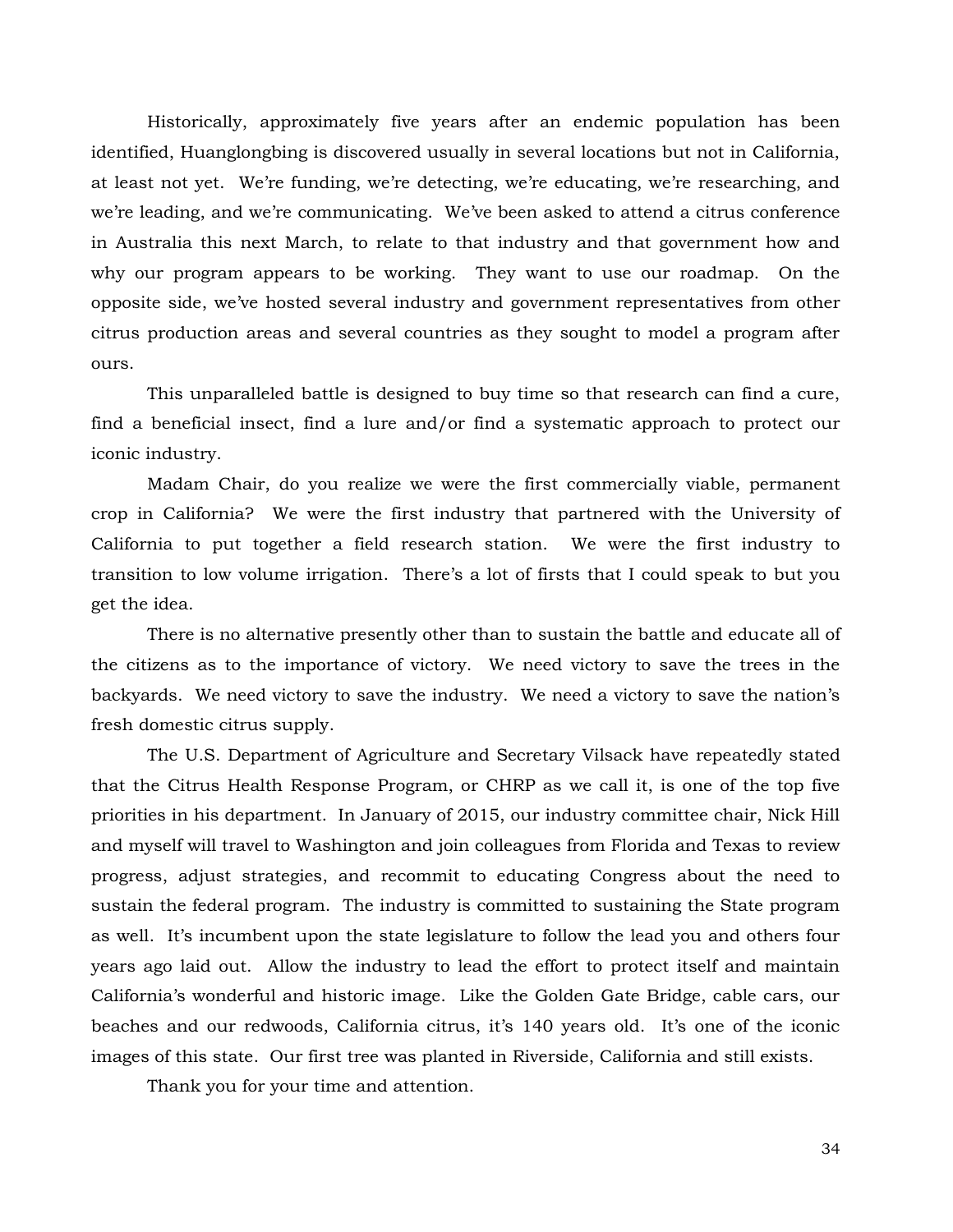**SENATOR GALGIANI:** Thank you. Thank you very much. And welcome to our second presenter.

**MR. NICK HILL:** That would be me. I'm the ultimate stakeholder. I'm the ultimate cooperator. I'm a citrus grower. I'm also the chairman of the California Citrus Pest and Disease Prevention Committee. I don't wear a suit. My office is a pickup. I had a find of an Asian citrus psyllid less than half a mile one of my properties. I'm in a full quarantine. I follow all the rules that my committee set out and the process is working. I have to spray every time I move. I have a certain amount of time I have to do that in.

I'm going to go over today a little about what my committee does and in an effort not to try to beat a horse into the ground after all this information that's been given out today, but give a little logistics on what we do. My committee is made up of 16 members, all of them growers, packers, and nurserymen. They're from the desert regions, the coastal areas, and from the Central Valley. The one commitment we have is to try to stop ACP. By stopping ACP to never let the HLB bacterium get established within the state of California.

Joel and others have talked about what it means to this country what's happened in Florida, what's happening in Texas, what's happening in China, what's happening in South Africa, what's happening most of the places in South America. We don't want that to happen.

So the committee was formed. We met monthly. We tried to get our arms around what it meant to suppress within Southern California. We soon found after a couple of years that that's suppression was not working as well as we thought. The psyllid was breeding faster than we could suppress. So we went out and we made quarantine areas. We made buffer areas to try to contain the psyllid and I think we've done a pretty good job. Some people have stated today that we have slowed the psyllid spread. We don't have any HLB as in the one find in Hacienda Heights.

The one thing that my committee has been is flexible. We started out with set quarantine zones of 20 miles. We found that those were untenable. We worked with CDFA; we worked with the USDA; we work with CCM, CRB, where this is all a partnership to try to make a more reliable and doable system of quarantines. We did that.

We found that having to brush the fruit, remove all stems and leaves from picking from a field was causing extreme damage to the fruit, adding cost to the grower and also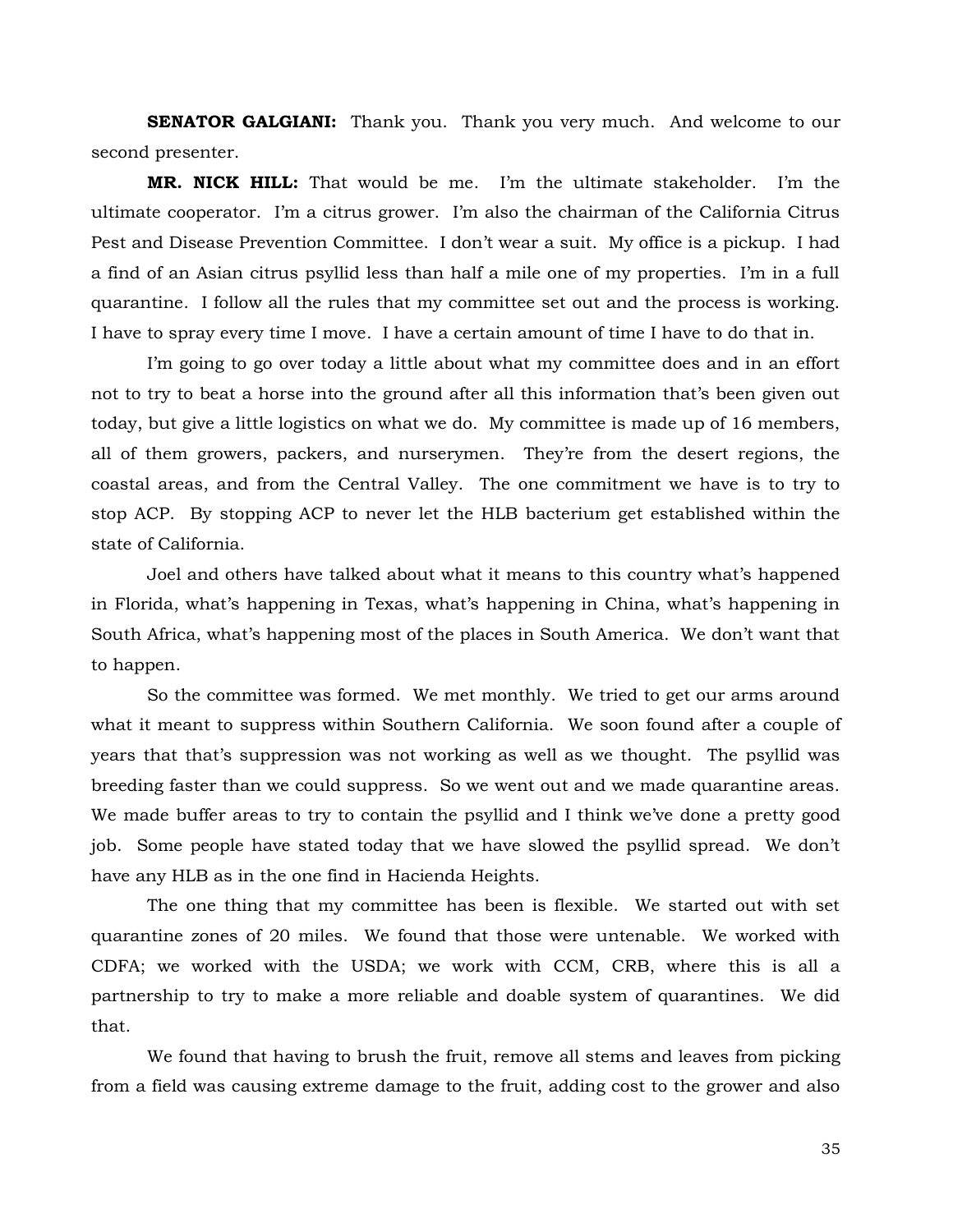were not getting full compliance so we went to a spray-and-move program. Once again partnering up with CCM, CRB, the USDA to try to figure out a good program so that growers could follow something. Now the compliance of spray-and-move is, I'd say, 100 percent. We have to have these flexibilities within the industry to make sure that growers are compliant in what they do.

I brought a couple of things today. We have a spreadsheet here dealing with our CHRP funding, the USDA funding. On the other side is dealing with the funding that the growers assess themselves.

This is a \$15 million program that the growers have put up. Another \$9.6 million from USDA that my committee is in charge of. Our charge is to give recommendations to the Secretary of Ag on how to develop protocols for applications and surveying, detection, and education and that's what we've done for the last five years.

We've put out an educational program that has gone into the urban areas into radio, TV, into areas of Hispanic cultures, Asian cultures, to try to inform them on what they need to look for in the way of citrus psyllid. We have had a massive outreach to growers to try to educate them on what we're doing in the field so that they understand what their money is being spent for. We've done outreach to local governments, to cities. I've met in front of city councils. I've given programs in front of water districts. I've gone anywhere I needed to go to try to get the word out. And that program I working. We are in the process of trying to get … well, let me back up. Any time you look at any magazine, any time you look at any radio spots, it's reaching so many different people and we're finding now the education is becoming endemic with people. So I'm very proud of the fact that the education has worked both in urban and with the growers. That program has been ongoing.

The other thing that we've been facing is detection and how to develop early detection. At the last meeting we had on Wednesday we went ahead and funded detection programs that are going to go into a living laboratory in Texas, which I mean, groves. They're going to use some of these early detection devices to see how well they work. We're very, very hopeful that these detections will figure out a way to find the disease before it becomes symptomatic on the trees.

Some of our treatment programs, like I said earlier, run in the urban areas up to a couple of million dollars. High risk assessment that we're doing, it's called the Gottwald Study, that runs a couple of million dollars. All these things is to try to detect the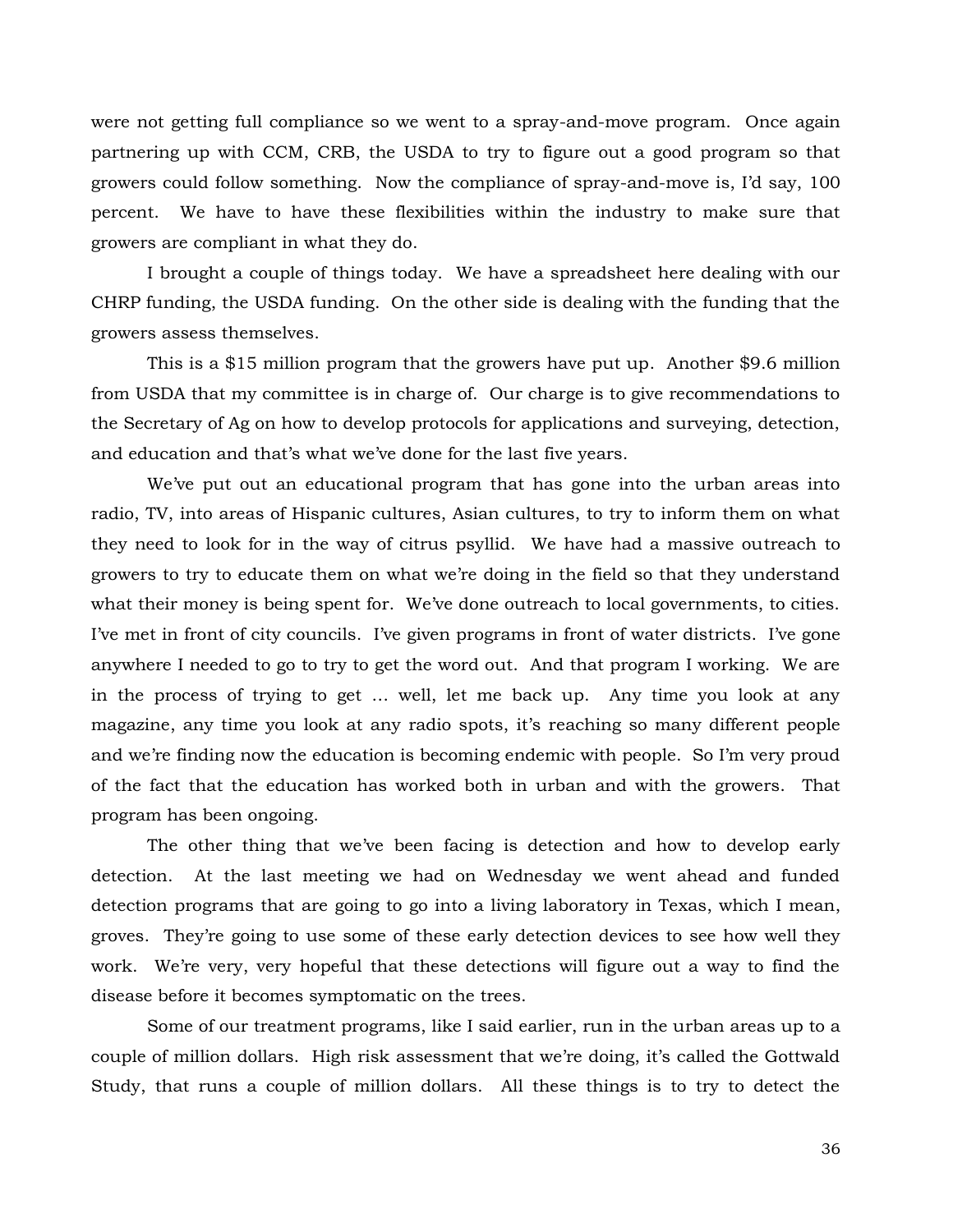disease before it gets to us. All these things to try to predict where the disease will first show up.

I don't have anything else much to say other than I'm committed. I can't pull my trees up and move someplace else. So I'm committed to stay in the state. I'm committed to fight. My company is all in along with every other grower in this state.

As Joel has stated, we had a referendum. There was no opposition. We didn't even go to a vote. The growers are behind us. CDFA who administrates the program has been working closely with us to regulate and administrate. USDA has been a great partner and so has CCM and CRB. All of us working together is what's going to keep this thing down and beat it eventually as soon as the cure is found.

Thank you.

**SENATOR GALGIANI:** Thank you very much. I had one other question and that was dealing with the organic growers. What has been the response from the organic growers and how the practices that have been implemented to come in and test and spray and so forth?

**MR. NESLEN:** They've been frustrated. I think we're all frustrated. There's a multitude of application programs taking place: the quarantines; the added costs. But frankly, when you sit down and talk with them, they know they have an obligation to be part of the industry and address the advancing bug and stop the disease from being introduced into California. They understand the role. They know that there's an effort to achieve a viable, organic approach to the program. And our industry is not a small organic industry. There's several million packages of fruit that are produced every year. But up to now, those members of the industry have been extremely cooperative in moving forward with the programs and protocols as defined by the industry committee, CDFA, and USDA.

**SENATOR GALGIANI:** Thank you very much.

**MR. HILL:** On my board, we have the CEO of the largest packing of organic fruit and grower. His voice is heard. We have sat down with the organic contingents, so we're trying to work with them to find the best way. But Joel is correct; ultimately they know if they have to spray they're going to spray. But we're going to come up with every possibility to allow them to continue to be organic as long as it's viable.

The problem with the psyllid as you've heard, is that it's a multi-generational throughout the year. It could be eight to eleven generations so the organic compounds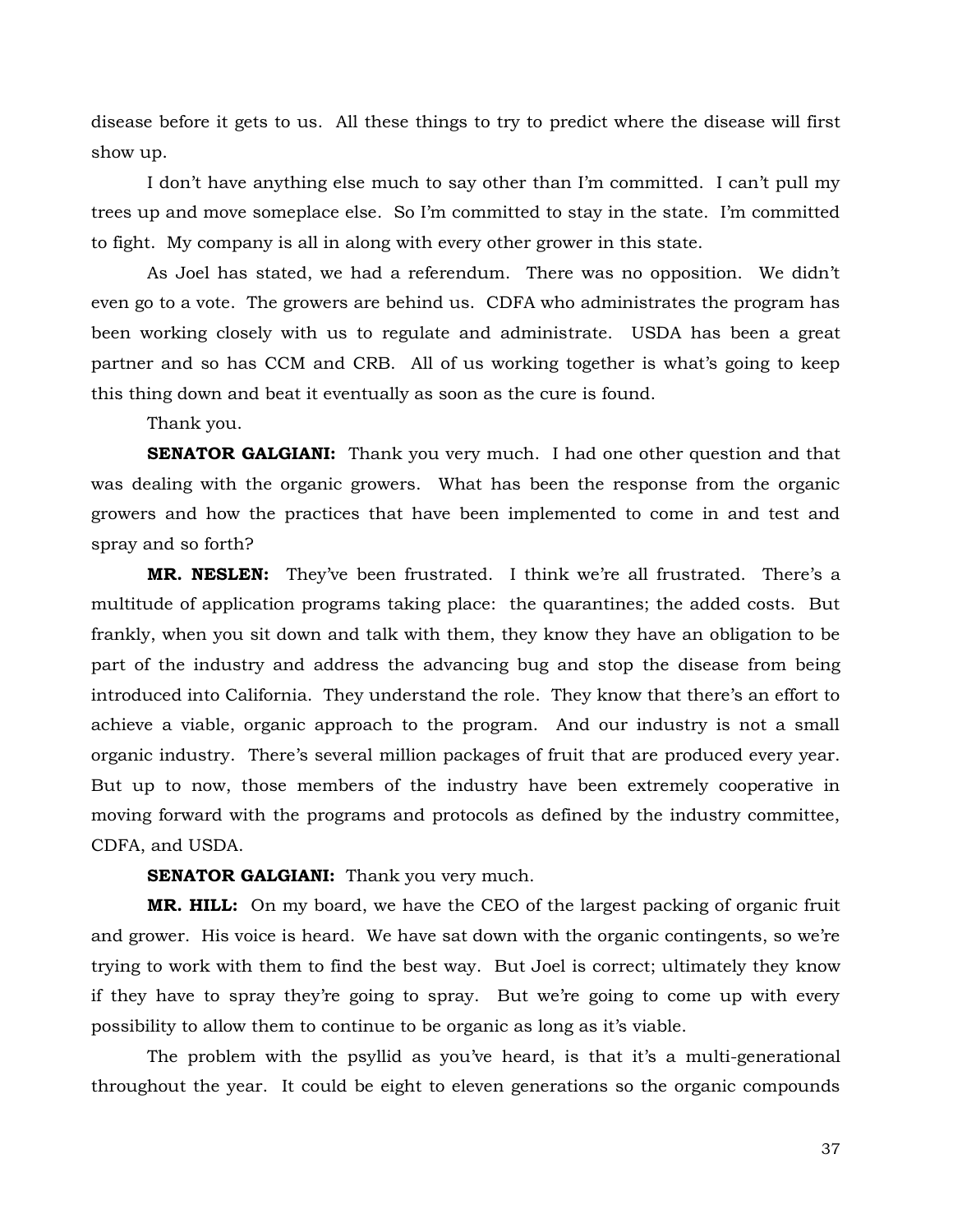don't knock down as well as they have to and regenerate back pretty quickly. But things like area-wide management zones where we spray one large area will help suppress those psyllids and will help the organic growers in their process by the time they spray and monitor. So it's important to us that we hear the voice of the organic grower and we listen to what they're trying to say.

**SENATOR GALGIANI:** Thank you very much. So I appreciate your testimony and your comments and answers to the questions. And now we'll go ahead an open it up for public comment.

I'm sorry. I'm sorry. Mr. Frantz, co-owner of Frantz Wholesale Nursery.

**MR. MICHAEL FRANTZ:** I sat out of order so it's my fault. I also lost my voice just prior to beginning my presentation so hopefully I can croak my way through this.

Thank you for the opportunity to speak today on this important topic. My name is Michael Frantz and my brother and I own and operate Frantz Wholesale Nursery in Hickman here in Stanislaus County. My parents started our family farm in 1978 on an acre and a half and we have grown to over 400 acres with 150 employees. We feel blessed to have had the opportunity to build a successful family farming business.

From 2008 to 2012 we did not feel so blessed. Our top line was down by half and our bottom line had eviscerated. We lost money every year in a row for four years. We needed to diversify and citrus was one area that we identified as an opportunity.

I'm a relative newcomer to the citrus market so I will only speak briefly today. My family has had the advantage of starting a new venture after this ACP and HLB bug and disease had been identified. The more we learned about HLB the more it became obvious to us that if we were going to get into the citrus business it would have to be inside of a structure that was designed and constructed in such a way that the bug would never have the chance to come in contact with our product. So in 2012 after extensive consultation with USDA, CDFA, and our local ag commissioner's staff we broke ground on our screen house and that is what we call a large enclosed building that is basically a giant sheet of plastic with small minute holes in it. The size of the holes is mandated by USDA and they are small enough that the bug cannot pass through, yet large enough that the plants inside can breathe. Our screen house is one continuous building that would cover almost eight football fields, nearly half a million square feet. We were confident that this was the right way for our family to enter into this new market.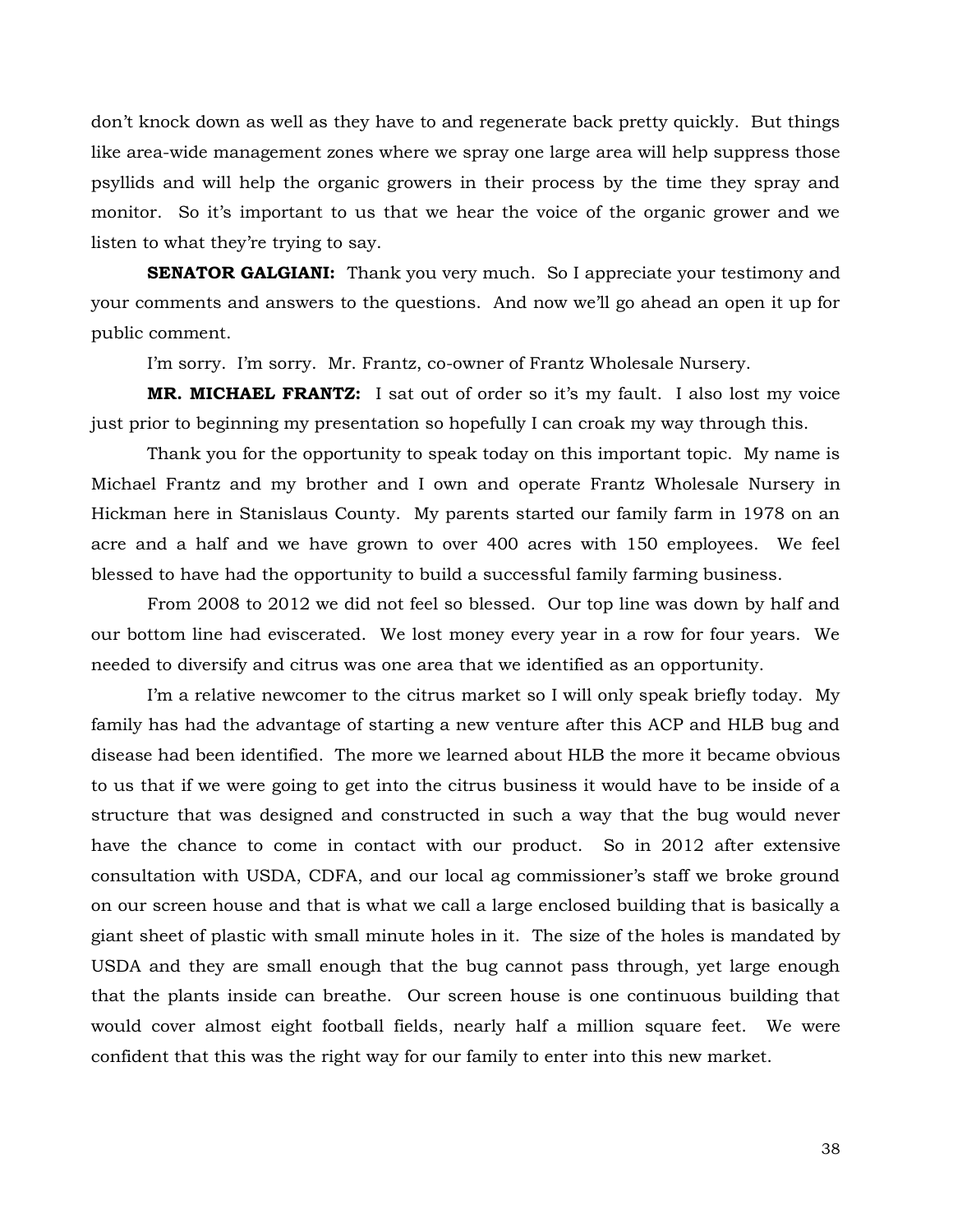The over \$2 billion commercial citrus industry in America has been devastated by the presence of HLB, as you've already heard. The nursery industry recognizes that we must do our part to protect this vital industry and we are committed to doing so.

We have collectively spent well over \$200 million in measures such as outlined previously, building structures and establishing tracking mechanisms to verify that the plants that we bring to the retail marketplace are indeed clean of both the ACP bug and the HLB disease. Every plant that we sell, we meaning our family farm, has a unique barcoded serial number on the plant providing us with the ability to trace back all of our plants to the clean mother plants that you heard previously discussed in the previous testimony.

This is a very challenging time not only for the nursery and citrus industry but also for the regulatory community as well. I would like to complement those here today from the USDA, CDFA, and of course the locals that we see so regularly on our family farm. Their guidance and cooperation as we've collectively moved through this challenging time has been invaluable. I would like to particularly commend my local ag commissioner, Mr. Milton O'Hare who has worked tirelessly to provide us with a way to pre-certify our house even before the quarantine arrived. This flexibility to the needs of industry is the only way that we are going to be successful in eradicating this bug.

Senator Galgiani, while I understand that much of the funding comes through USDA, I would urge you to continue to fund these agencies to the best of your ability. Local support, state level support, pest exclusion at the borders, and a continued PR campaign letting consumers know that it is absolutely safe to buy and plant citrus in their yards, this all takes money.

I believe that we are at the start of a long fight and I'm convinced that if we all do our part we will be successful. My company is all in and I know that my industry colleagues are as well.

That concludes my remarks.

**SENATOR GALGIANI:** Thank you very much. And one final question. What has been the financial impact to growers in quarantined areas?

**MR. HILL:** Probably with spray management, \$70- to \$80 an acre up to this point per year which is not insignificant. Plus the assessment for the program.

**MR. NELSEN:** That's not counting the assessment for the program which is at eight cents per box depending on your production.